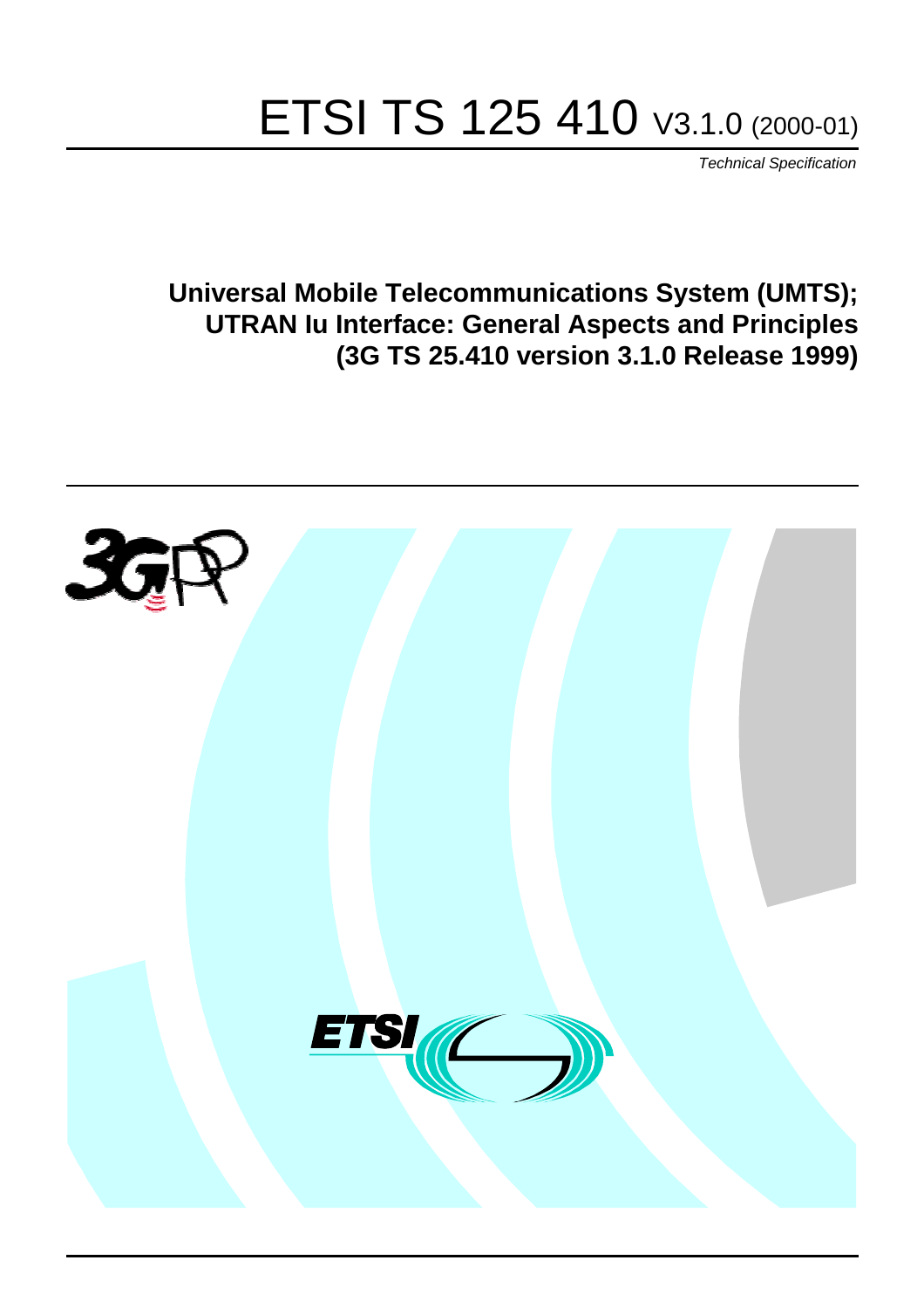**1**

Reference DTS/TSGR-0325410U

> Keywords UMTS

#### **ETSI**

Postal address F-06921 Sophia Antipolis Cedex - FRANCE

Office address

650 Route des Lucioles - Sophia Antipolis Valbonne - FRANCE Tel.: +33 4 92 94 42 00 Fax: +33 4 93 65 47 16 Siret N° 348 623 562 00017 - NAF 742 C Association à but non lucratif enregistrée à la Sous-Préfecture de Grasse (06) N° 7803/88

Internet

secretariat@etsi.fr Individual copies of this ETSI deliverable can be downloaded from http://www.etsi.org If you find errors in the present document, send your comment to: editor@etsi.fr

#### **Important notice**

This ETSI deliverable may be made available in more than one electronic version or in print. In any case of existing or perceived difference in contents between such versions, the reference version is the Portable Document Format (PDF). In case of dispute, the reference shall be the printing on ETSI printers of the PDF version kept on a specific network drive within ETSI Secretariat.

#### **Copyright Notification**

No part may be reproduced except as authorized by written permission. The copyright and the foregoing restriction extend to reproduction in all media.

> © European Telecommunications Standards Institute 2000. All rights reserved.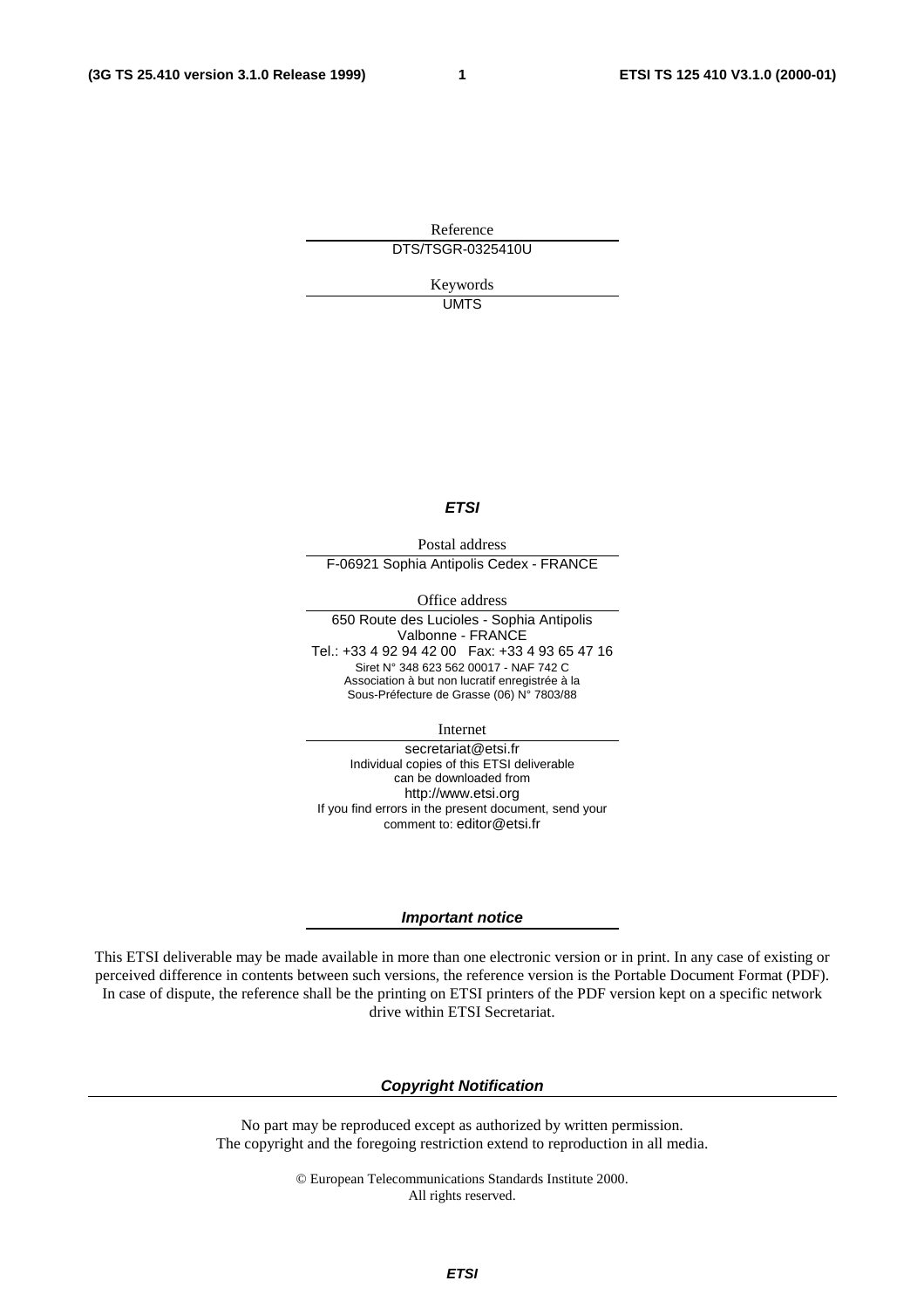## Intellectual Property Rights

IPRs essential or potentially essential to the present document may have been declared to ETSI. The information pertaining to these essential IPRs, if any, is publicly available for **ETSI members and non-members**, and can be found in SR 000 314: *"Intellectual Property Rights (IPRs); Essential, or potentially Essential, IPRs notified to ETSI in respect of ETSI standards"*, which is available from the ETSI Secretariat. Latest updates are available on the ETSI Web server (http://www.etsi.org/ipr).

Pursuant to the ETSI IPR Policy, no investigation, including IPR searches, has been carried out by ETSI. No guarantee can be given as to the existence of other IPRs not referenced in SR 000 314 (or the updates on the ETSI Web server) which are, or may be, or may become, essential to the present document.

### Foreword

This Technical Specification (TS) has been produced by the ETSI 3<sup>rd</sup> Generation Partnership Project (3GPP).

The present document may refer to technical specifications or reports using their 3GPP identities or GSM identities. These should be interpreted as being references to the corresponding ETSI deliverables. The mapping of document identities is as follows:

For 3GPP documents:

3G TS | TR nn.nnn "<title>" (with or without the prefix 3G)

is equivalent to

ETSI TS | TR 1nn nnn "[Digital cellular telecommunications system (Phase 2+) (GSM);] Universal Mobile Telecommunications System; <title>

For GSM document identities of type "GSM xx.yy", e.g. GSM 01.04, the corresponding ETSI document identity may be found in the Cross Reference List on [www.etsi.org/key](http://www.etsi.org/key)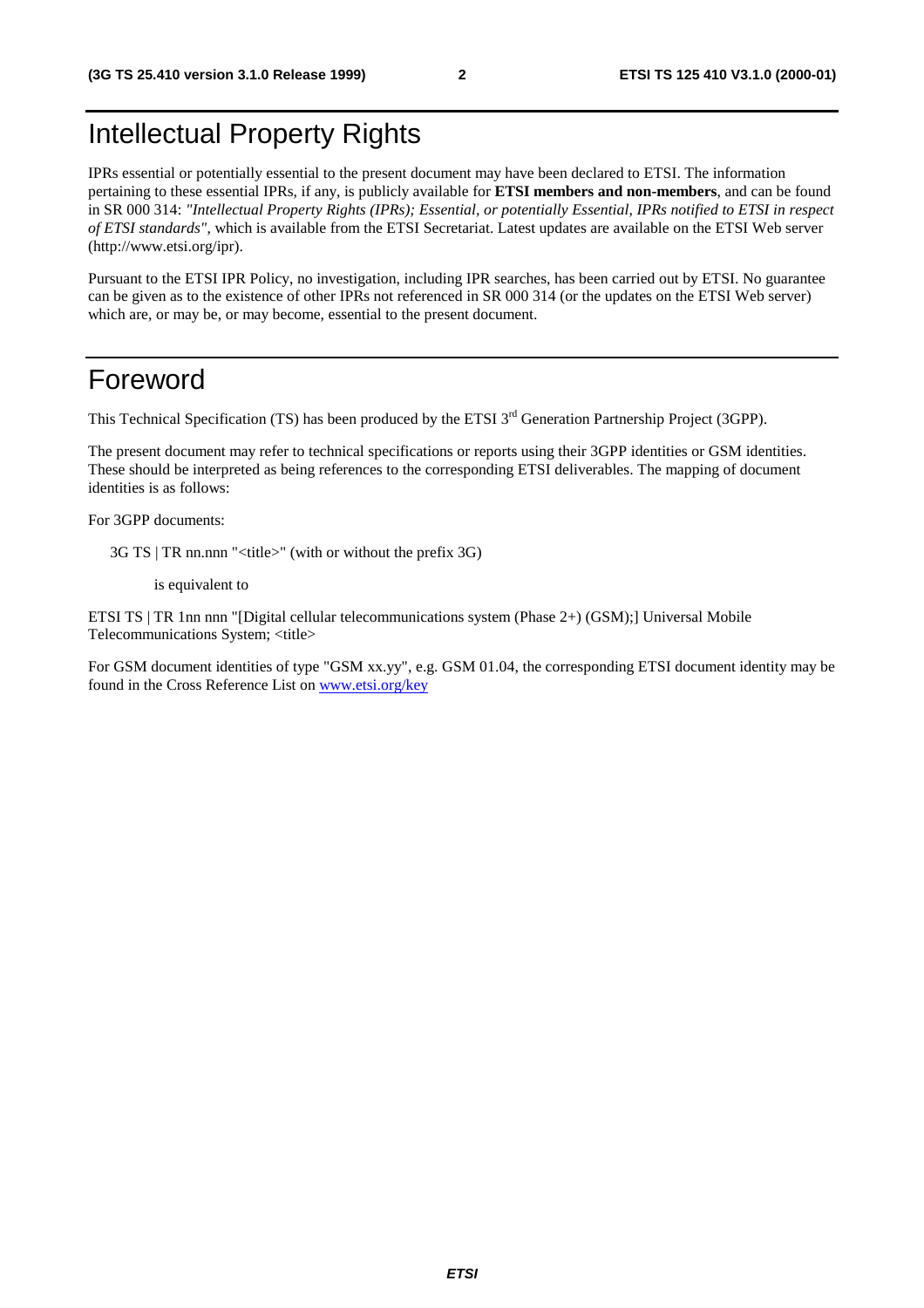$\overline{\mathbf{3}}$ 

## Contents

| 1                  |  |  |  |
|--------------------|--|--|--|
| 2                  |  |  |  |
| 3                  |  |  |  |
| 3.1                |  |  |  |
| 3.2                |  |  |  |
| 4                  |  |  |  |
| 4.1                |  |  |  |
| 4.1.1              |  |  |  |
| 4.1.2              |  |  |  |
| 4.2                |  |  |  |
| 4.3                |  |  |  |
| 4.4                |  |  |  |
| 4.5                |  |  |  |
| 4.5.1              |  |  |  |
| 4.5.1.1            |  |  |  |
| 4.5.1.1.1          |  |  |  |
| 4.5.1.1.2          |  |  |  |
| 4.5.1.1.3          |  |  |  |
| 4.5.1.1.4          |  |  |  |
| 4.5.2              |  |  |  |
| 4.5.2.1<br>4.5.2.2 |  |  |  |
|                    |  |  |  |
| 5                  |  |  |  |
| 5.1                |  |  |  |
| 5.2                |  |  |  |
| 5.2.1              |  |  |  |
| 5.2.2              |  |  |  |
| 5.2.3              |  |  |  |
| 5.2.4              |  |  |  |
| 5.3                |  |  |  |
| 5.3.1              |  |  |  |
| 5.3.2              |  |  |  |
| 5.4                |  |  |  |
| 5.4.1              |  |  |  |
| 5.4.2<br>5.4.3     |  |  |  |
| 5.4.4              |  |  |  |
| 5.4.5              |  |  |  |
| 5.4.6              |  |  |  |
| 5.5                |  |  |  |
| 5.5.1              |  |  |  |
| 5.5.2              |  |  |  |
| 5.6                |  |  |  |
| 5.6.1              |  |  |  |
| 5.6.2              |  |  |  |
| 5.6.2.1            |  |  |  |
| 5.6.2.2            |  |  |  |
| 5.6.2.3            |  |  |  |
| 5.6.3              |  |  |  |
| 5.7                |  |  |  |
| 5.7.1              |  |  |  |
| 5.7.1.1            |  |  |  |
| 5.7.1.2            |  |  |  |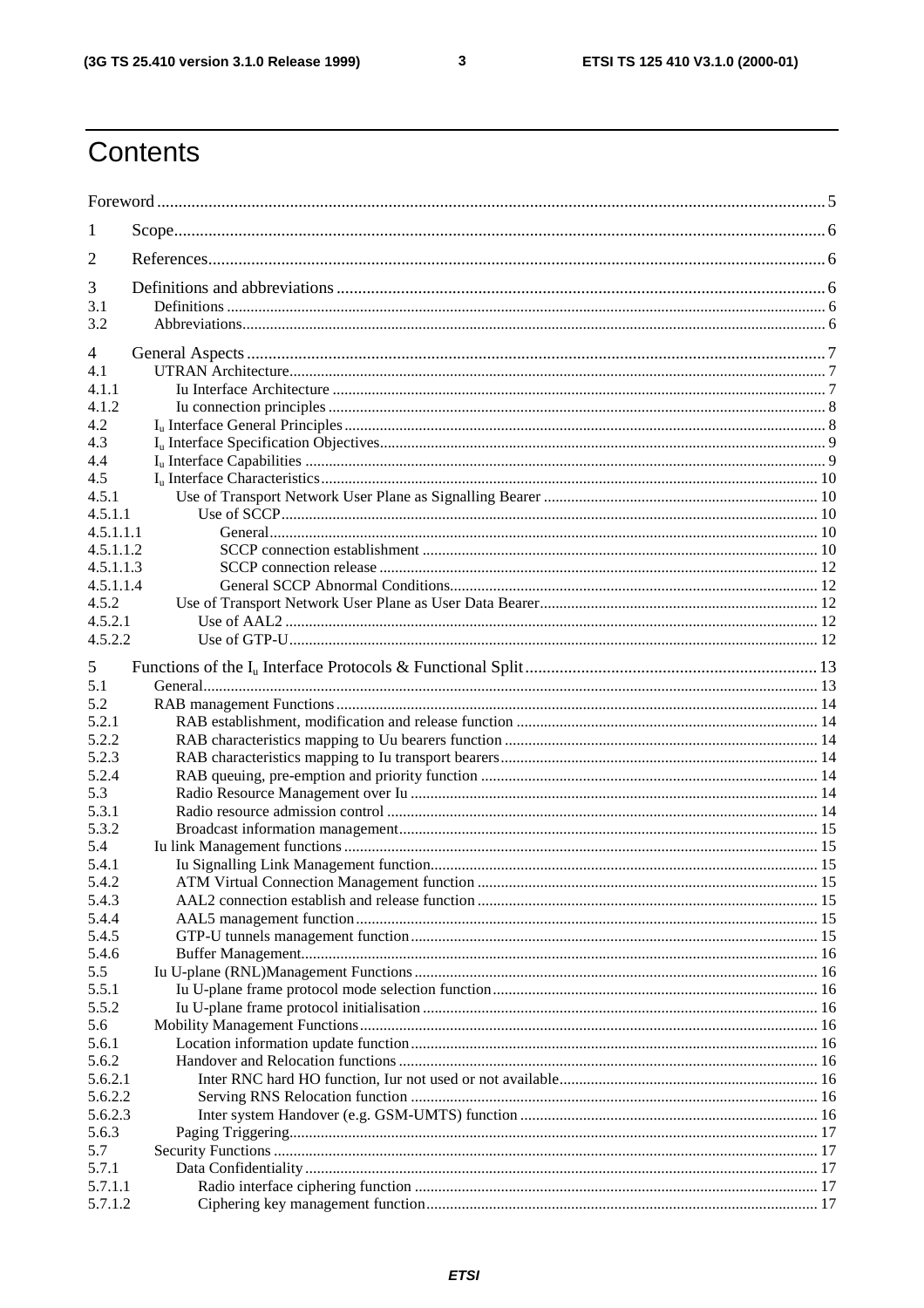| 5.7.2          |  |  |  |
|----------------|--|--|--|
| 5.7.2.1        |  |  |  |
| 5.7.2.2        |  |  |  |
| 5.8            |  |  |  |
| 5.8.1          |  |  |  |
| 5.8.2          |  |  |  |
| 5.8.3          |  |  |  |
| 5.8.4          |  |  |  |
| 5.9            |  |  |  |
| 5.9.1          |  |  |  |
|                |  |  |  |
| 6              |  |  |  |
| 6.1            |  |  |  |
| 6.2            |  |  |  |
| 6.3            |  |  |  |
| $\overline{7}$ |  |  |  |
| 7.1            |  |  |  |
| 7.2            |  |  |  |
| 7.3            |  |  |  |
| 7.4            |  |  |  |
| 7.5            |  |  |  |
| 7.6            |  |  |  |
|                |  |  |  |
|                |  |  |  |
|                |  |  |  |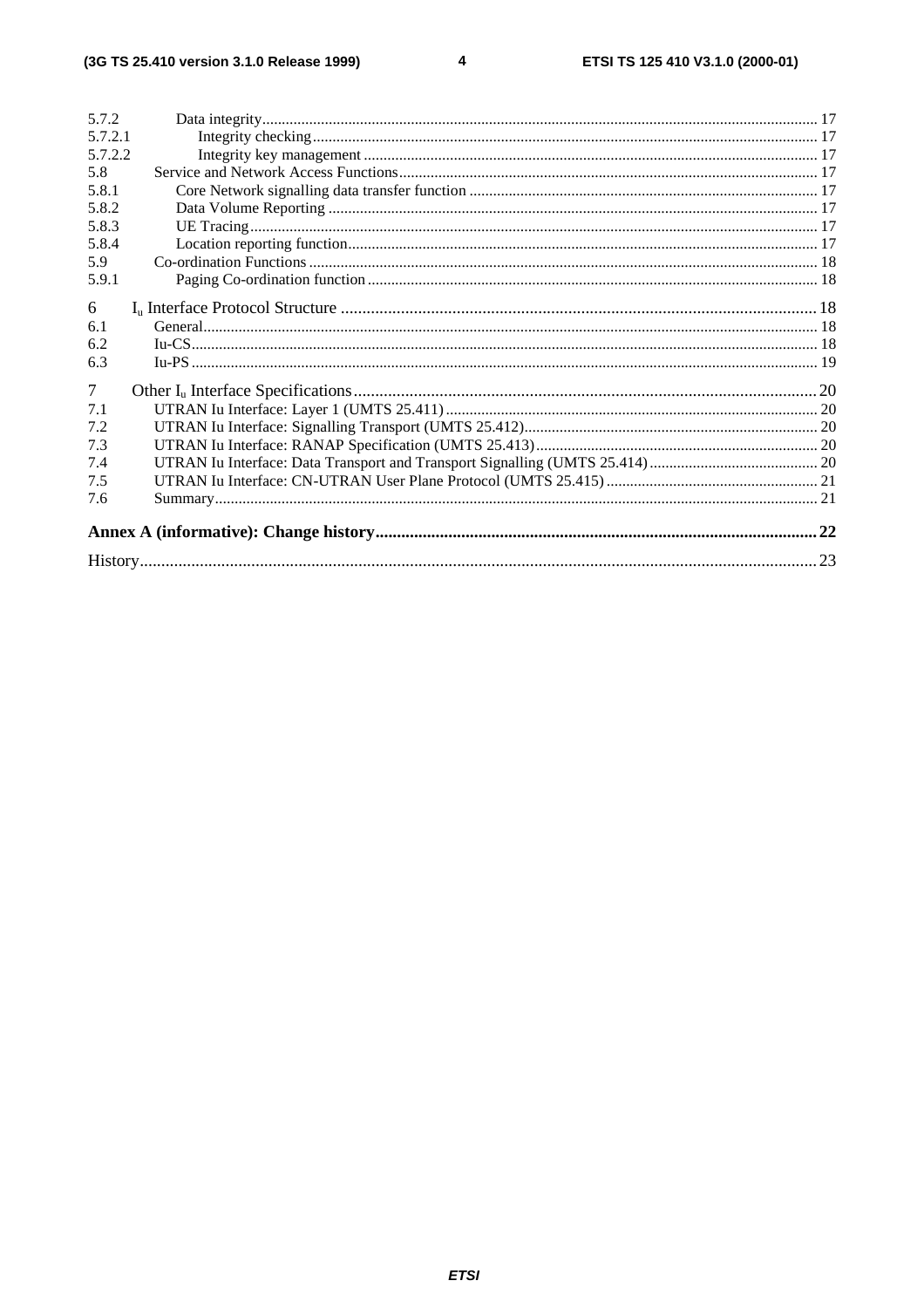## Foreword

This Technical Specification has been produced by the 3GPP.

The contents of the present document are subject to continuing work within the TSG and may change following formal TSG approval. Should the TSG modify the contents of this TS, it will be re-released by the TSG with an identifying change of release date and an increase in version number as follows:

Version 3.y.z

where:

- x the first digit:
	- 1 presented to TSG for information;
	- 2 presented to TSG for approval;
	- 3 Indicates TSG approved document under change control.
- y the second digit is incremented for all changes of substance, i.e. technical enhancements, corrections, updates, etc.
- z the third digit is incremented when editorial only changes have been incorporated in the specification;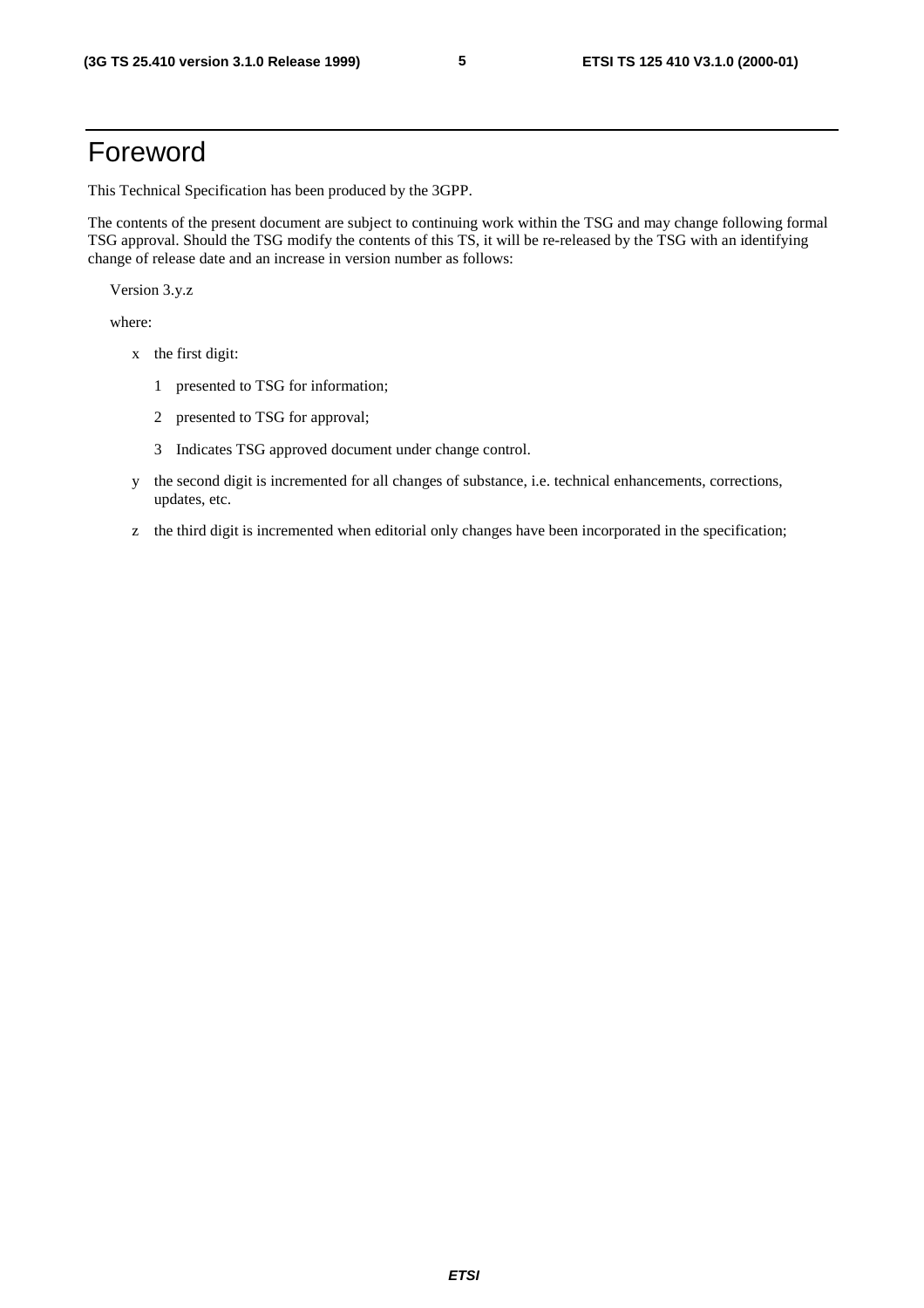### 1 Scope

The present document is an introduction to the UMTS 25.41x series of Technical Specifications that define the Iu interface for the interconnection of Radio Network Controller (RNC) component of the UMTS Terrestrial Radio Access Network (UTRAN) to the Core Network of the UMTS system.

## 2 References

The following documents contain provisions which, through reference in this text, constitute provisions of the present document.

- References are either specific (identified by date of publication, edition number, version number, etc.) or non-specific.
- For a specific reference, subsequent revisions do not apply.
- For a non-specific reference, the latest version applies.
- [1] UMTS 25.401, UTRAN Overall Description
- [2] UMTS 23.930, Iu Principles
- [3] UMTS 23.110, UMTS Access Stratum; Services and Functions
- [4] UMTS 25.411, UTRAN Iu Interface: Layer 1
- [5] UMTS 25.412, UTRAN Iu Interface: Signalling Transport
- [6] UMTS 25.413, UTRAN Iu Interface: RANAP Signalling
- [7] UMTS 25.414, UTRAN Iu Interface: Data Transport & Transport Signalling
- [8] UMTS 25.415, UTRAN Iu Interface: CN-RAN User Plane Protocol
- [9] Q.711 (7/96), Functional description of the signalling connection control part
- [10] Q.712 (7/96), Definition and function of signalling connection control part messages
- [11] Q.713 (7/96), Signalling connection control part formats and codes
- [12] Q.714 (7/96), Signalling connection control part procedures
- [13] UMTS 23.003, Numbering, Addressing and Identification

## 3 Definitions and abbreviations

### 3.1 Definitions

For the purposes of the present document, the terms and definitions given in [1] apply.

### 3.2 Abbreviations

For the purposes of the present document, the following abbreviations apply:

| 3G-MSC  | 3 <sup>rd</sup> Generation Mobile Switching Centre   |
|---------|------------------------------------------------------|
| 3G-SGSN | 3 <sup>rd</sup> Generation Serving GPRS Support Node |
| ATM     | Asynchronous Transfer Mode                           |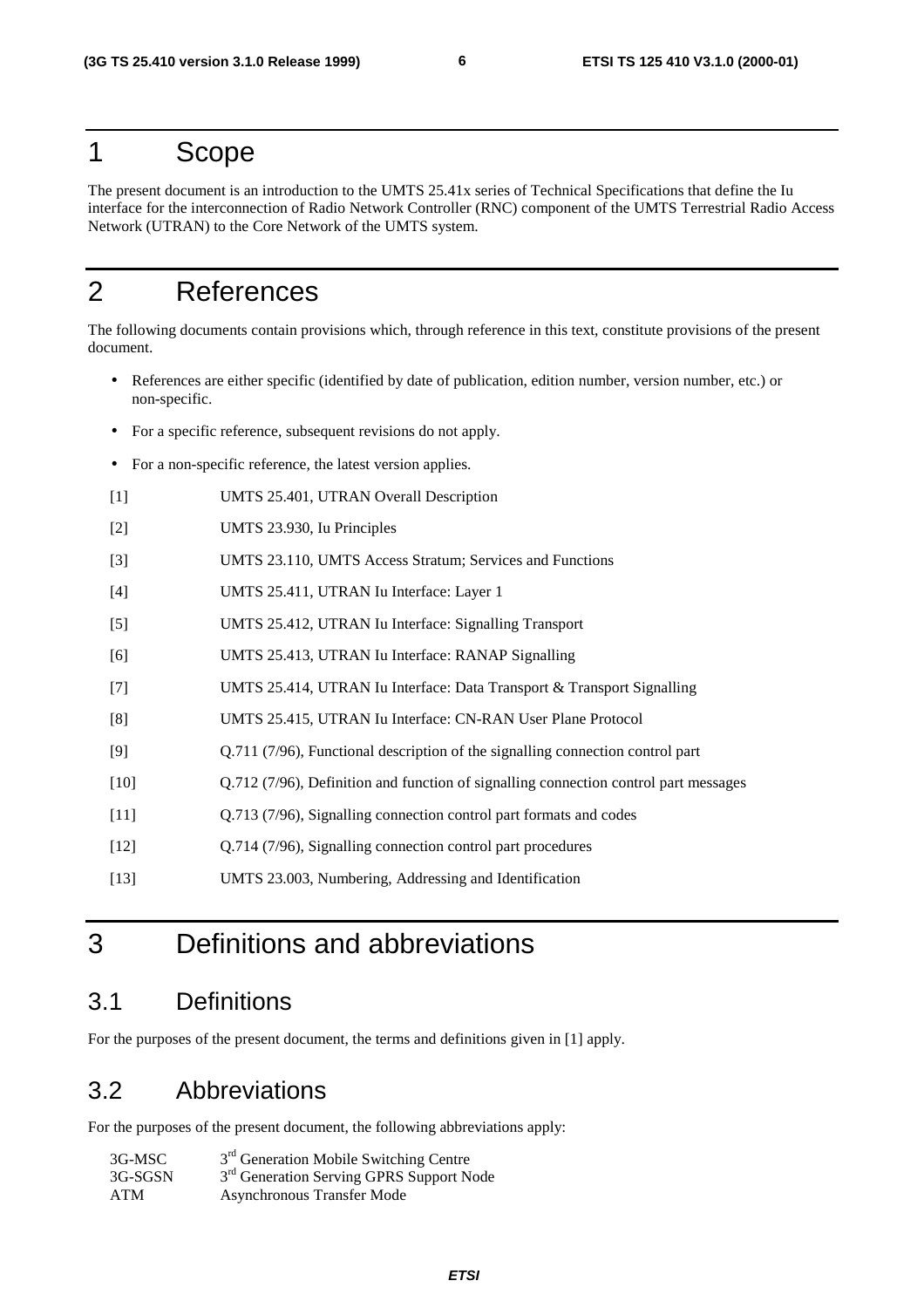| <b>BSSMAP</b> | Base Station Subsystem Management Application Part |
|---------------|----------------------------------------------------|
| CC            | <b>Connection Confirm</b>                          |
| <b>CN</b>     | <b>Core Network</b>                                |
| CR.           | <b>Connection Release</b>                          |
| <b>CREF</b>   | <b>Connection Refusal</b>                          |
| CS            | Circuit Switched                                   |
| <b>GT</b>     | Global Title                                       |
| <b>IMSI</b>   | <b>International Mobile Subscriber Identity</b>    |
| <b>ISDN</b>   | <b>Integrated Services Digital Network</b>         |
| LA            | <b>Location Area</b>                               |
| <b>NAS</b>    | Non Access Stratum                                 |
| O&M           | <b>Operation and Maintenance</b>                   |
| <b>PS</b>     | Packet Switched                                    |
| <b>PSTN</b>   | Public Switched Telephone Network                  |
| <b>PVC</b>    | Permanent Virtual Circuit                          |
| QoS           | Quality of Service                                 |
| RA            | Routing Area                                       |
| <b>RAB</b>    | Radio Access Bearer                                |
| <b>RANAP</b>  | Radio Access Network Application Part              |
| <b>RLP</b>    | Radio Link Protocol                                |
| <b>RNC</b>    | Radio Network Controller                           |
| <b>RNL</b>    | Radio Network Layer                                |
| <b>RRC</b>    | Radio Resource Control                             |
| SAP           | Service Access Point                               |
| <b>SCCP</b>   | <b>Signalling Connection Control Part</b>          |
| <b>SPC</b>    | <b>Signalling Point Code</b>                       |
| <b>SRNS</b>   | Serving Radio Network Subsystem                    |
| SSN           | Sub-System Number                                  |
| <b>SVC</b>    | Switched Virtual Circuit                           |
| UE            | <b>User Equipment</b>                              |
| UP            | <b>User Plane</b>                                  |
| <b>URA</b>    | <b>UTRAN Registration Area</b>                     |
| <b>UTRAN</b>  | <b>UMTS Terrestrial Radio Access Network</b>       |
| VC            | <b>Virtual Circuit</b>                             |
|               |                                                    |

## 4 General Aspects

## 4.1 UTRAN Architecture

### 4.1.1 Iu Interface Architecture

The overall UMTS architecture and UTRAN architectures are described in [1]. This section specifies only the architecture of the Iu interface, and shall not constrain the network architecture of either Core or Radio Access Networks.

The  $I_u$  interface is specified at the boundary between the Core Network and UTRAN. Figure 4.1 depicts the logical division of the  $I_u$  interface. From the Iu perspective, the UTRAN access point is an RNC.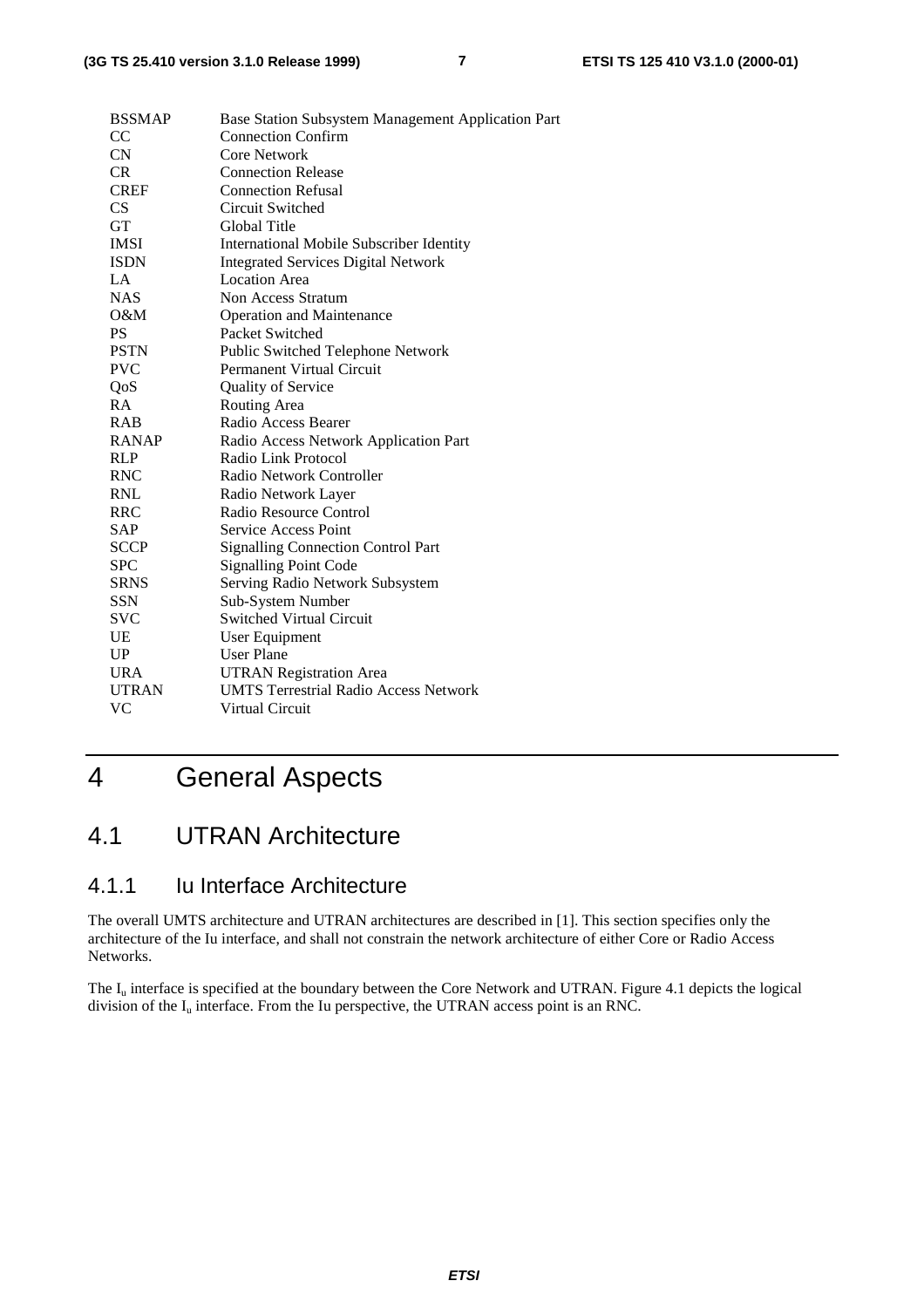

#### **Iu Interface**

**Figure 4.1: Iu Interface Architecture**

The Iu interface towards the PS-domain of the core network is called Iu-PS, and the Iu interface towards the CS-domain is called Iu-CS. The differences between Iu-CS and Iu-PS are treated elsewhere in this specification.

There shall not be more than two distinct Iu interfaces for any RNC - one (Iu-CS) towards the CS domain and one (Iu-PS) towards the PS-domain.

In the separated core network architecture, this means that there shall be separate signalling and user data connections towards the two domains – this applies in both transport and radio network layers.

In the combined architecture, there shall be separate connections in the user plane (in both transport and radio network layers). In the control plane, there shall be separate SCCP connections to the two logical domains.

In either architecture, there can be several RNCs within UTRAN and so UTRAN may have several  $I_u$  access points towards the Core Network. As a minimum, each Iu access point (in UTRAN or CN) shall independently fulfil the requirements of the Iu specifications (25.41x series – see section 7).

### 4.1.2 Iu connection principles

The Iu interface has a hierarchical architecture where one higher layer entity controls several lower layer entities. The hierarchy for the CN - UTRAN signalling connection end points is described below.

- Each CN Access Point may be connected to one or more UTRAN Access Points;
- Each UTRAN Access Point shall not be connected to more than one CN Access Point per CN domain.

## 4.2 **I<sub>u</sub>** Interface General Principles

From a UTRAN perspective, maximising the commonality of the various protocols that flow on the Iu interface is desirable. This means at the minimum that :

- A common set of radio access bearer services will be offered by UTRAN to the Core Network nodes, regardless of their type (e.g. 3G-MSC or 3G-SGSN).

There will be a common functional split between UTRAN and the Core Network nodes, regardless of their type (e.g. 3G-MSC or 3G-SGSN).

Signalling in the radio network control plane shall not depend on the specific choice of transport layers.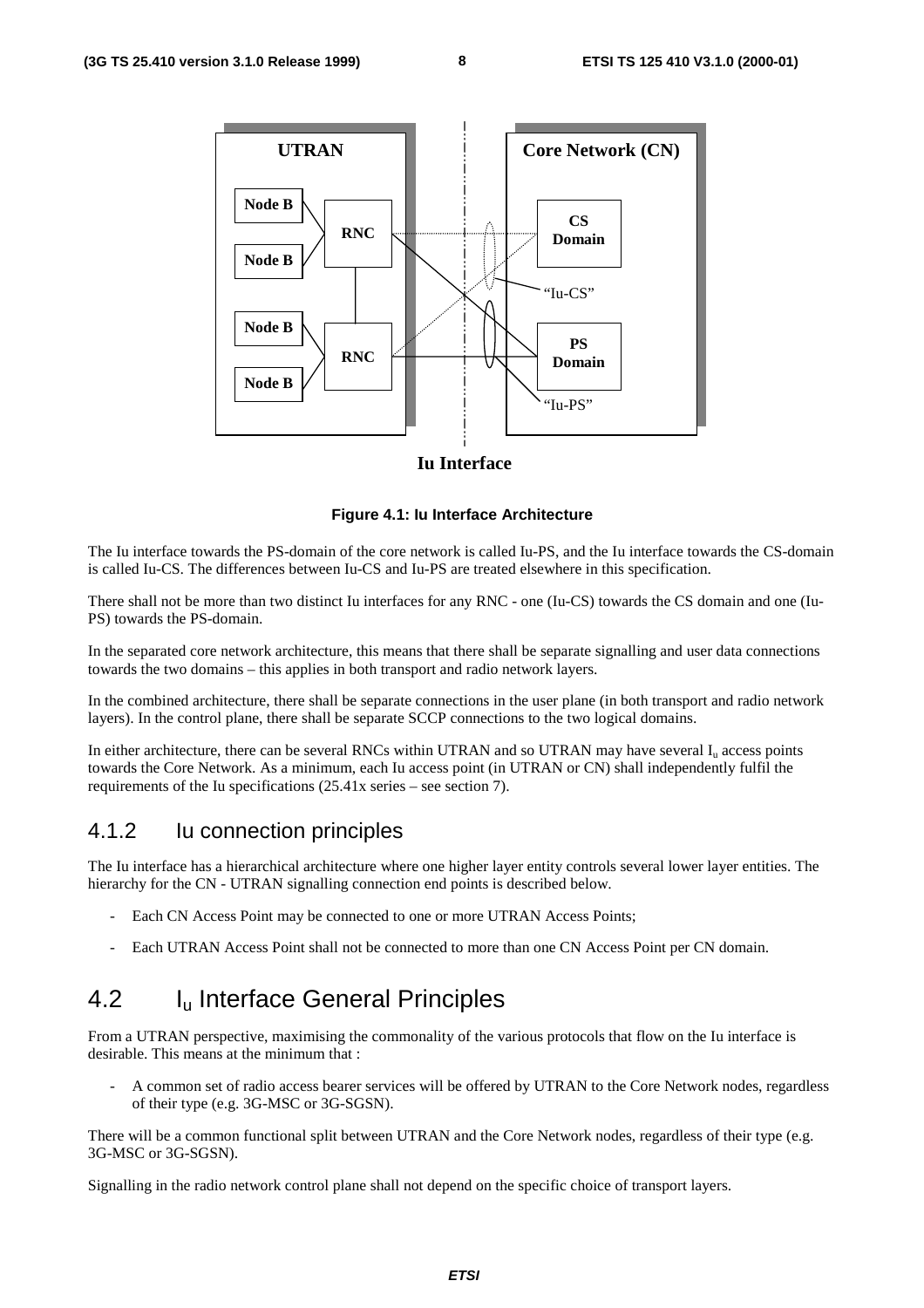### 4.3 Iu Interface Specification Objectives

The following objectives are partly derived from [2].

The Iu interface shall be specified such that it can support:

- the interconnection of RNCs with Core Network Access Points within a single PLMN
- the interconnection of RNCs with Core Network Access Points irrespective of the manufacturer of any of the elements.
- all UMTS services

The Iu interface shall facilitate the use of the same RNC, MSC or SGSN in all PLMNs.

The Iu interface shall allow interworking to the GSM Core Network.

Independence between the protocol layers and between control and user planes shall be maintained on the Iu interface.

The Iu interface shall allow independent evolution of technologies within the Core, Radio Access and Transport Networks.

The Iu interface shall allow separate evolution of O&M facilities.

The Iu interface shall be standardised as an open and multi-vendor interface.

The Iu interface specifications shall facilitate the migration of some services from the CS-domain to the PS-domain. In particular, the RANAP protocol shall be common to both domains, and the Iu user plane protocol(s) shall be independent of the core network domain, except where a specific feature is only required for one domain.

### 4.4 Iu Interface Capabilities

The following capabilites are derived from the requirements described in [2].

The Iu interface supports:

- procedures to establish, maintain and release Radio Access Bearers;
- procedures to perform intra-system handover, inter-system handover and SRNS relocation;
- a set of general procedures, not related to a specific UE;
- the separation of each UE on the protocol level for user specific signalling management;
- the transfer of NAS signalling messages between UE and CN;
- location services by transferring requests from the CN to UTRAN, and location information from UTRAN to CN. The location information may comprise a geographical area identifier or global co-ordinates with uncertainty parameters;
- simultaneous access to multiple CN domains for a single UE;
- mechanisms for resource reservation for packet data streams.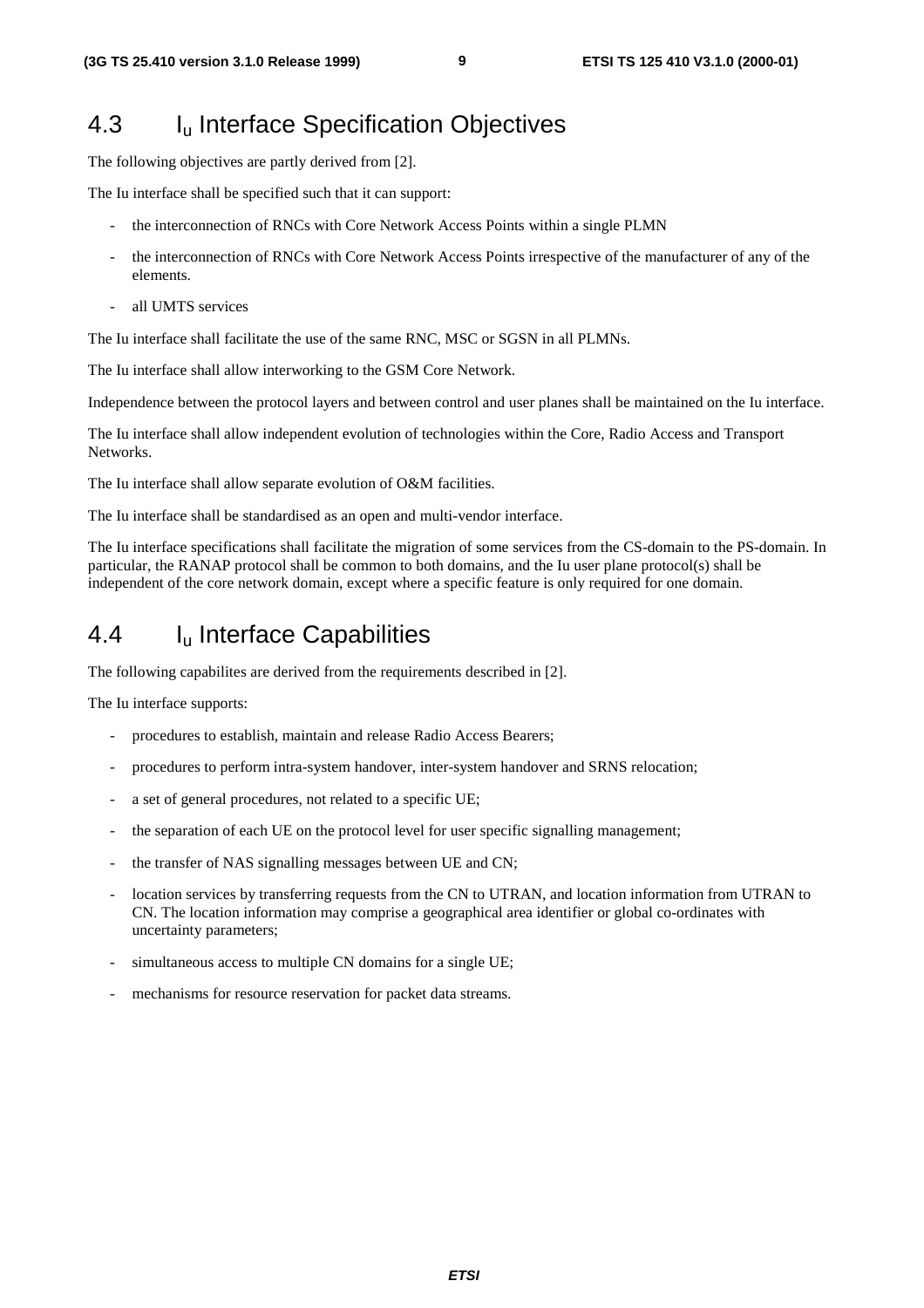### 4.5 Iu Interface Characteristics

#### 4.5.1 Use of Transport Network User Plane as Signalling Bearer

4.5.1.1 Use of SCCP

#### 4.5.1.1.1 General

The SCCP is used to support signalling messages between the CNs and the RNC. One user function of the SCCP, called Radio Access Network Application Part (RANAP), is defined. The RANAP uses one signalling connection per active UE and CN for the transfer of layer 3 messages.

Both connectionless and connection-oriented procedures are used to support the RANAP. TS 25.413 explains whether connection oriented or connectionless services should be used for each layer 3 procedure.

RANAP may use SSN, SPC and/or GT and any combination of them as addressing schemes for the SCCP. Which of the available addressing scheme to use for the SCCP is an operator matter.

When GT addressing is utilised, the following settings shall be used:

- SSN Indicator  $= 1$  (RANAP SSN as defined in [13] shall always be included).
- Global Title Indicator  $= 0100$  (GT includes translation type, numbering plan, encoding scheme and nature of address indicator)
- Translation Type  $= 0000 0000$  (not used)
- Numbering Plan =  $0001$  (E.163/4)
- Nature of Address Indicator =  $000\,0100$  (International Significant Number)
- Encoding Scheme  $= 0001$  or 0010 (BCD, odd or even)
- Routing indicator =  $0$  or 1 (route on GT or PC/SSN)

When used, the GT shall be the E.164 address of the relevant node.

The following sections describe the use of SCCP connections for RANAP transactions. Section 4.5.1.2 describes the connection establishment procedures. Section 4.5.1.3 describes the connection release procedures. Section 4.5.1.4 describes abnormal conditions.

#### 4.5.1.1.2 SCCP connection establishment

A new SCCP connection is established when information related to the communication between a UE and the network has to be exchanged between RNC and CN, and no SCCP connection exists between the CN and the RNC involved, for the concerned UE.

Various SCCP connection establishment cases have to be distinguished:

- i) RNC Initiated SCCP Signalling Connection
- ii) CN Initiated SCCP Signalling Connection

The above cases are the only cases currently identified for SCCP connection establishment. Others may emerge in the future.

#### 4.5.1.1.2.1 Establishment procedure in case i

The SCCP signalling connection establishment is initiated, by the RNC, at the reception of the first layer 3 non access stratum message from the UE.

#### **Initiation**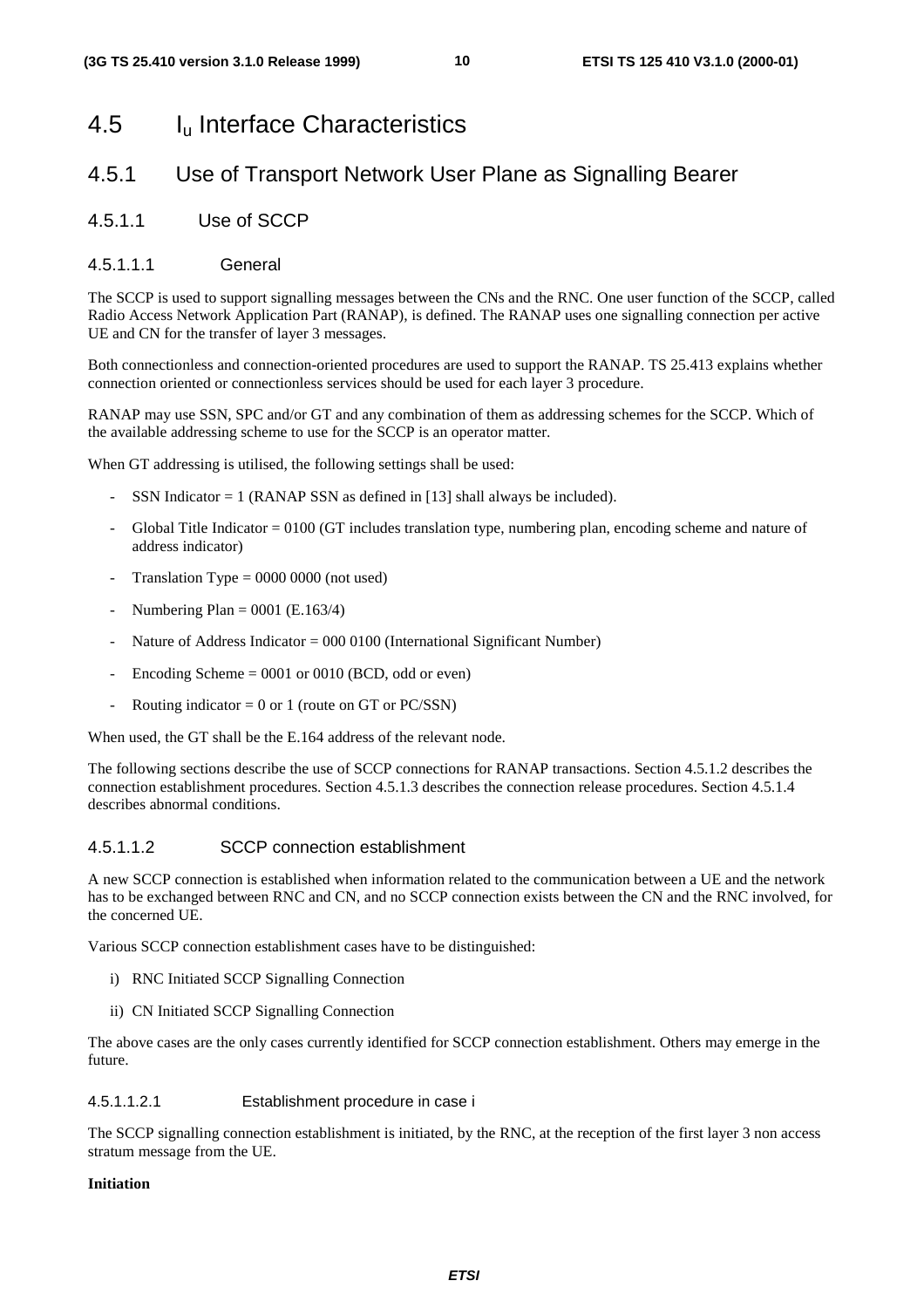The RNC sends SCCP connection request message to the Core Network. A RANAP message is included in the user data field of the SCCP connection request message.

#### **Termination**

#### **- successful outcome**

- The SCCP connection confirm message, which may optionally contain a connection oriented RANAP message in the user data field, is returned to the RNC.
- **unsuccessful outcome**
	- If the SCCP signalling connection establishment fails, an SCCP connection refusal message will be sent back to the RNC. This message may contain a transparent message to be sent to the UE.

For more information on how the RANAP procedure Initial UE message is handled, please see the elementary procedure Initial UE message in TS 25.413 [6].



#### **Figure 4.2: Setting-up of RNC Initiated SCCP Signalling Connection**

#### 4.5.1.1.2.2 Establishment procedure in case ii

The SCCP signalling connection establishment is initiated, by the Core Network, in connection with performing a Relocation.

#### **Initiation**

The Core Network initiates the connection establishment by sending an SCCP connection request message to the RNC. Optionally, a RANAP message may be included in the user data field of the SCCP connection request message.

#### **Termination**

- **successful outcome**
	- The SCCP connection confirm message, which may optionally contain a connection oriented RANAP message in the user data field, is returned to the Core Network.

#### **- unsuccessful outcome**

If the SCCP signalling connection establishment fails, an SCCP connection refusal message will be sent back to the Core Network. This message may contain a RANAP message in the user data field.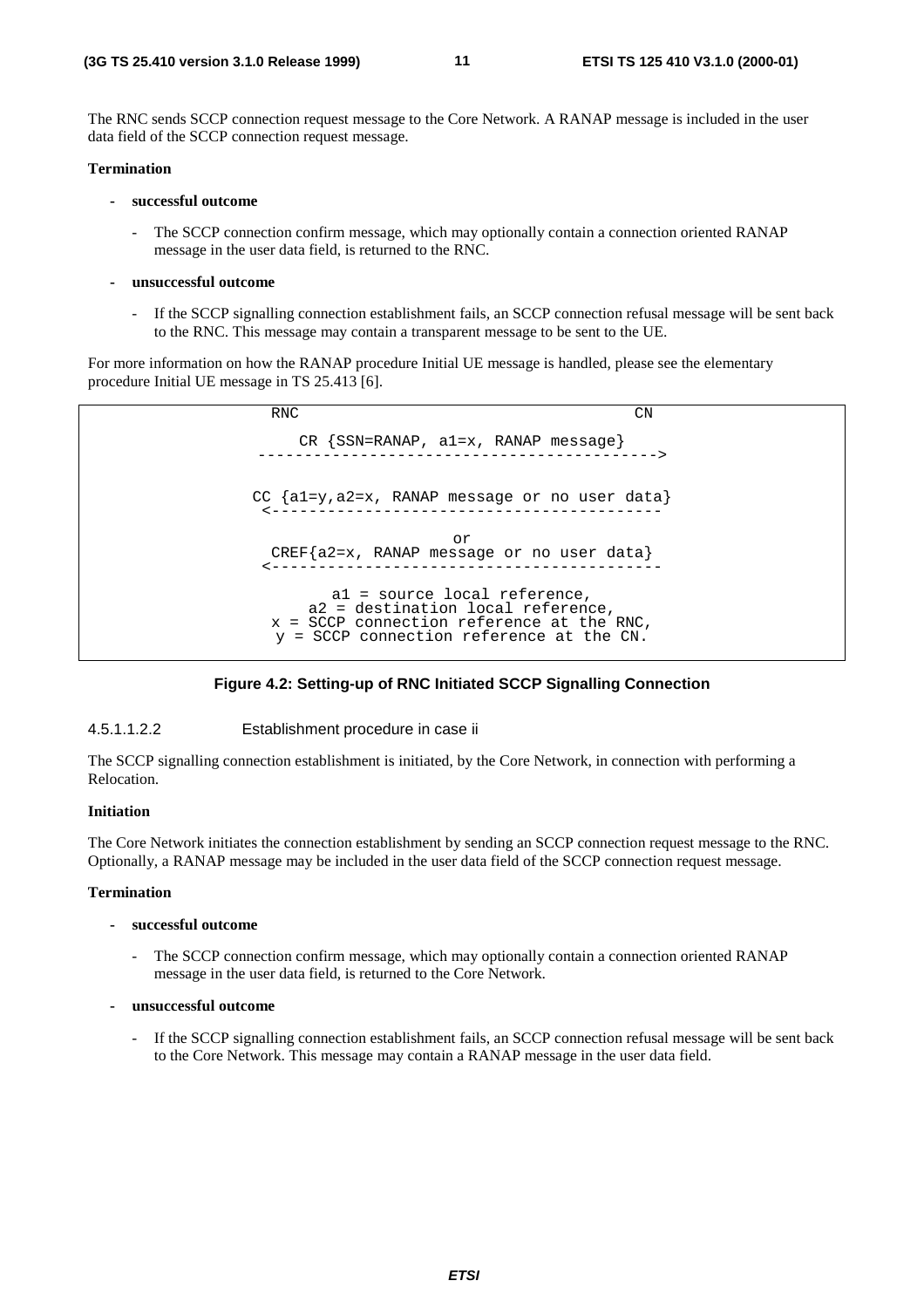```
RNC CN
CR {SSN=RANAP, al=y, RANAP message or no user data}CC {a1=x, a2=y, RANAP message or no user data}
   ------------------------------------------>
                      or
   CREF{a2=y, RANAP message or no user data}
   ------------------------------------------>
          a1 = source local reference,
       a2 = destination local reference,
    x = SCCP connection reference at the RNC,
    y = SCCP connection reference at the CN.
```
#### **Figure 4.3: Setting-up of CN Initiated SCCP Signalling Connection**

#### 4.5.1.1.3 SCCP connection release

This procedure is always initiated at the Core Network side.

An SCCP connection is released when the CN realises that a given signalling connection is no longer required.

The CN sends a SCCP Released message.

#### 4.5.1.1.4 General SCCP Abnormal Conditions

If a user-out-of-service information or signalling-point-inaccessible information is received by the RANAP, no new attempt to establish SCCP connections towards the affected point code will be started until the corresponding user-inservice information or signalling-point-accessible information is received.

When a user-out-of-service information or signalling-point-inaccessible is received by the RNC, an optional timer may be started. When the timer expires, all the SCCP connections towards the affected point code will be released. When the user-in-service or signalling-point-accessible is received, the timer is stopped.

If for any reason an SCCP connection is released, the optional timer expires or a connection refusal is received while any of the RANAP procedures are being performed or while a dedicated resource is still allocated, the following actions are taken:

#### **At RNC:**

- Any RNC procedure relating to that connection is abandoned.
- The UTRAN resources allocated to the connection are released.

#### **At Core Network:**

The resources associated with the SCCP connection are cleared as soon as possible.

#### 4.5.2 Use of Transport Network User Plane as User Data Bearer

#### 4.5.2.1 Use of AAL2

AAL2 is used as the user data bearer towards the CS domain.

Q.2630.1 is used as the protocol for dynamically setup AAL-2 connections over Iu towards the CS domain.

#### 4.5.2.2 Use of GTP-U

GTP-U is used as the user data bearer towards the PS domain.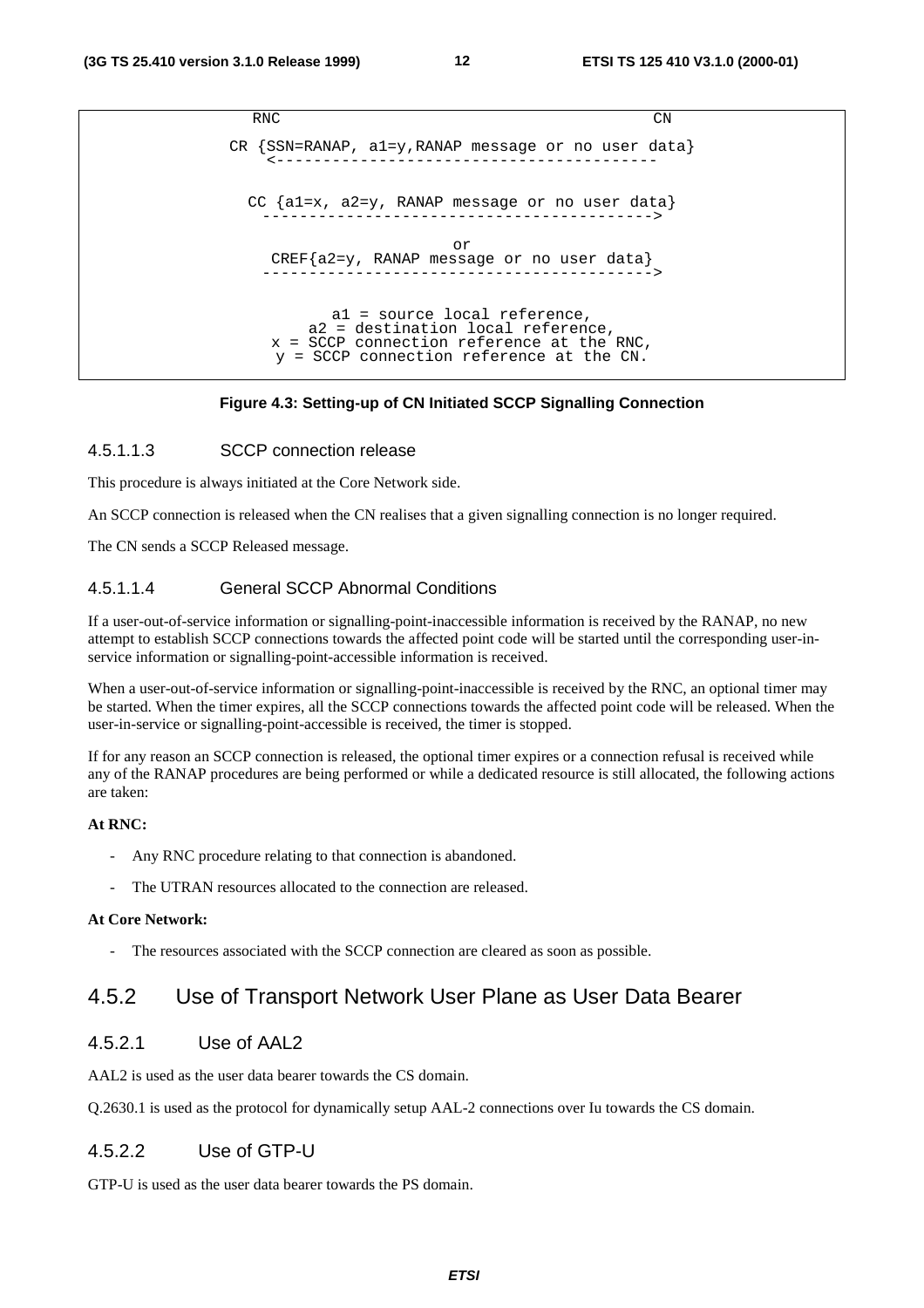RANAP Signalling is used to establish, modify and release the GTP-U tunnels towards the PS domain.

## 5 Functions of the  $I_u$  Interface Protocols & Functional Split

### 5.1 General

This section defines the functional split between the core network and the UMTS radio access network. In addition, the possible interaction between the functions is defined. The functional split is shown in table 5.1.

| <b>Function</b>                                     | <b>UTRAN</b>            | CN                      |
|-----------------------------------------------------|-------------------------|-------------------------|
| <b>RAB management functions:</b>                    |                         |                         |
| RAB establishment, modification and release         | Χ                       | X                       |
| RAB characteristics mapping lu transmission bearers | $\overline{\mathsf{x}}$ |                         |
| RAB characteristics mapping Uu bearers              | $\overline{\mathsf{x}}$ |                         |
| RAB queuing, pre-emption and priority               | X                       | X                       |
|                                                     |                         |                         |
| <b>Radio Resource Management functions:</b>         |                         |                         |
| Radio Resource admission control                    | Χ                       |                         |
| <b>Broadcast Information</b>                        | X                       | X                       |
|                                                     |                         |                         |
| Iu link Management functions:                       |                         |                         |
| Iu signalling link management                       | Χ                       | X                       |
| ATM VC management                                   | Χ                       | Χ                       |
| AAL2 establish and release                          | $\overline{\mathsf{x}}$ | X                       |
| AAL5 management                                     | $\overline{\mathsf{x}}$ | Χ                       |
| GTP-U Tunnels management                            | X                       | Χ                       |
| <b>Buffer Management</b>                            | X                       |                         |
|                                                     |                         |                         |
| Iu U-plane (RNL) Management:                        |                         |                         |
| Iu U-plane frame protocol management                |                         | X                       |
| Iu U-plane frame protocol initialization            | X                       |                         |
|                                                     |                         |                         |
| <b>Mobility management functions:</b>               |                         |                         |
| Location information reporting                      | Χ                       | X                       |
| Handover and Relocation                             |                         |                         |
| Inter RNC hard HO, lur not used or not available    | Χ                       | X                       |
| Serving RNS Relocation (intra/inter MSC)            | X                       | X                       |
| Inter system hard HO (UMTS-GSM)                     | X                       | X                       |
| <b>Paging Triggering</b>                            |                         | X                       |
|                                                     |                         |                         |
| <b>Security Functions:</b>                          |                         |                         |
| Data confidentiality                                |                         |                         |
| Radio interface ciphering                           | Χ                       |                         |
| Ciphering key management                            |                         | х                       |
| User identity confidentiality                       | X                       | X                       |
| Data integrity                                      |                         |                         |
| Integrity checking                                  | X                       |                         |
| Integrity key management                            |                         | х                       |
|                                                     |                         |                         |
| <b>Service and Network Access functions:</b>        |                         |                         |
| CN Signalling data                                  | Χ                       | X                       |
| Data Volume Reporting                               | $\overline{\mathsf{x}}$ |                         |
| UE Tracing                                          | X                       | X                       |
| Location reporting                                  | $\overline{\mathsf{x}}$ | $\overline{\mathsf{x}}$ |
|                                                     |                         |                         |
| lu Co-ordination functions:                         |                         |                         |
| Paging co-ordination                                | X                       | X                       |

#### **Table 5.1: Iu interface functional split**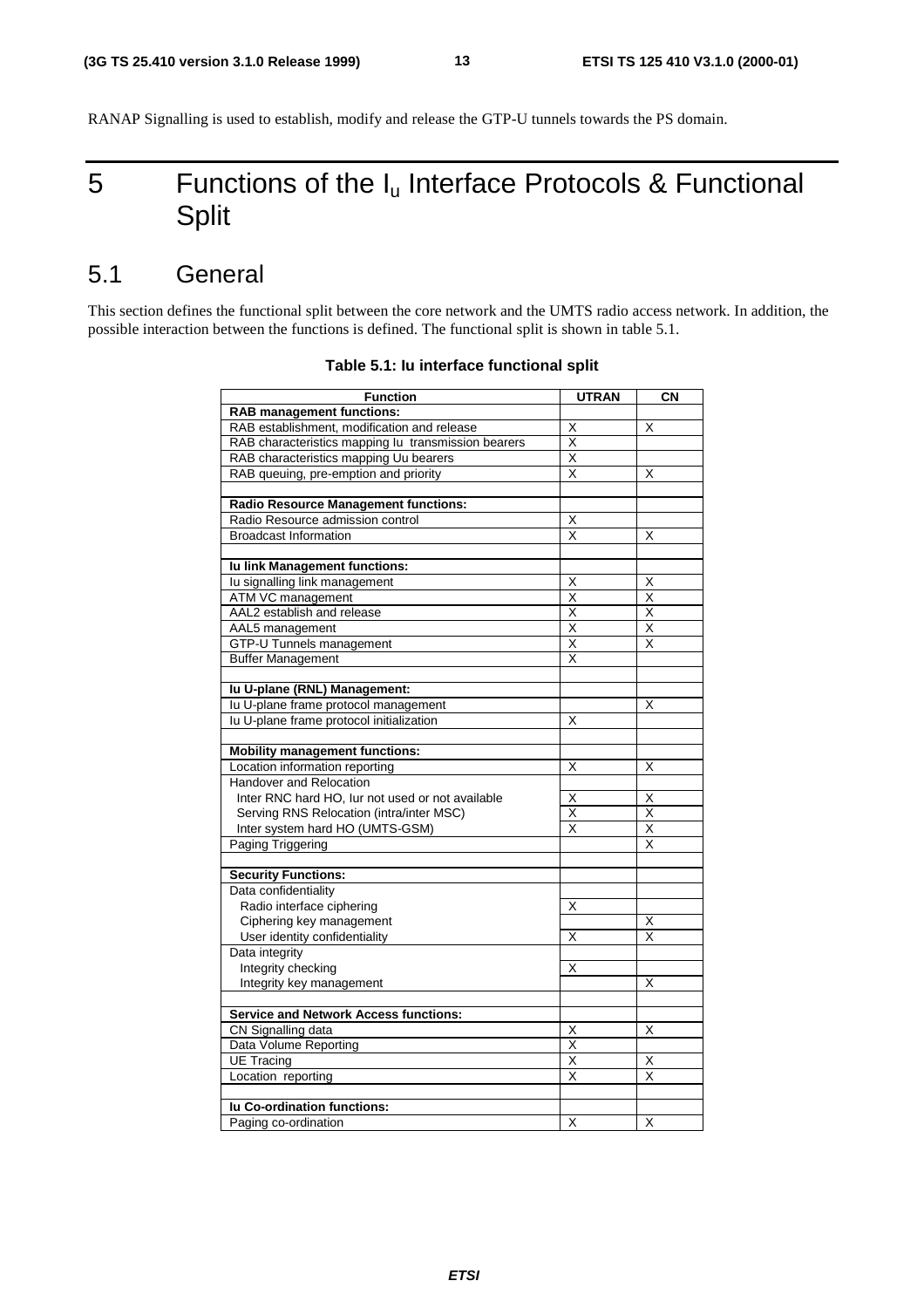## 5.2 RAB management Functions

### 5.2.1 RAB establishment, modification and release function

The RAB, Radio Access Bearer, is defined to be set-up between UE and CN. Depending on subscription, service, requested QoS etc. different types of RABs will be used. It is the CN that controls towards the UTRAN the establishment , modification or release of a RAB.

The RAB identity is allocated by CN and is locally significant over one Iu signalling instance.

RAB establishment, modification and release is a CN initiated function.

RAB establishment, modification and release is a UTRAN executed function.

RAB release request is a UTRAN initiated function, triggered when UTRAN fails to keep the RAB established with the UE.

### 5.2.2 RAB characteristics mapping to Uu bearers function

The RAB characteristics mapping function is used to map the radio access bearers to the Uu bearers. The mapping is performed during the establishment of the RAB. UTRAN shall perform the mapping between the bearers.

RAB mapping to Uu transmission bearers is a UTRAN function.

### 5.2.3 RAB characteristics mapping to Iu transport bearers

The RAB characteristics mapping function is used to map the radio access bearers to the Iu interface transport bearers. The mapping is performed during the establishment of the RAB.

UTRAN shall perform this mapping between the bearers if AAL2 is used, since it is the UTRAN that establish the AAL2 connections.

In case of RAB towards the IP domain, UTRAN shall perform the mapping between the radio access bearers and the IP layer.

RAB characteristics mapping to Iu transport bearers is a UTRAN function.

### 5.2.4 RAB queuing, pre-emption and priority function

The allocation/retention priority level of a RAB is determined by the CN based on e.g. subscription information , QoS information etc.. Accordingly, the CN shall request RAB establishment or modification with an indication of the priority level and the pre-emption capability of that RAB and the queuing vulnerability. Queuing and resource preemption shall be performed by UTRAN accordingly.

RAB queuing, pre-emption and allocation/retention priority handling is a UTRAN controlled function.

RAB queuing, pre-emption and allocation/retention priority setting is a CN function.

### 5.3 Radio Resource Management over Iu

### 5.3.1 Radio resource admission control

This function is used at radio access bearer establishment and it is divided in two parts:

a) Subscription based admission control

When CN receives a request to establish or modify a radio access bearer, the CN verifies if the subscriber is allowed to use a radio access bearer with the requested parameters. Based on the verification the CN will accept or reject the request. This part is called "Subscription based admission control" and it is handled by the CN.

b) Radio resource admission control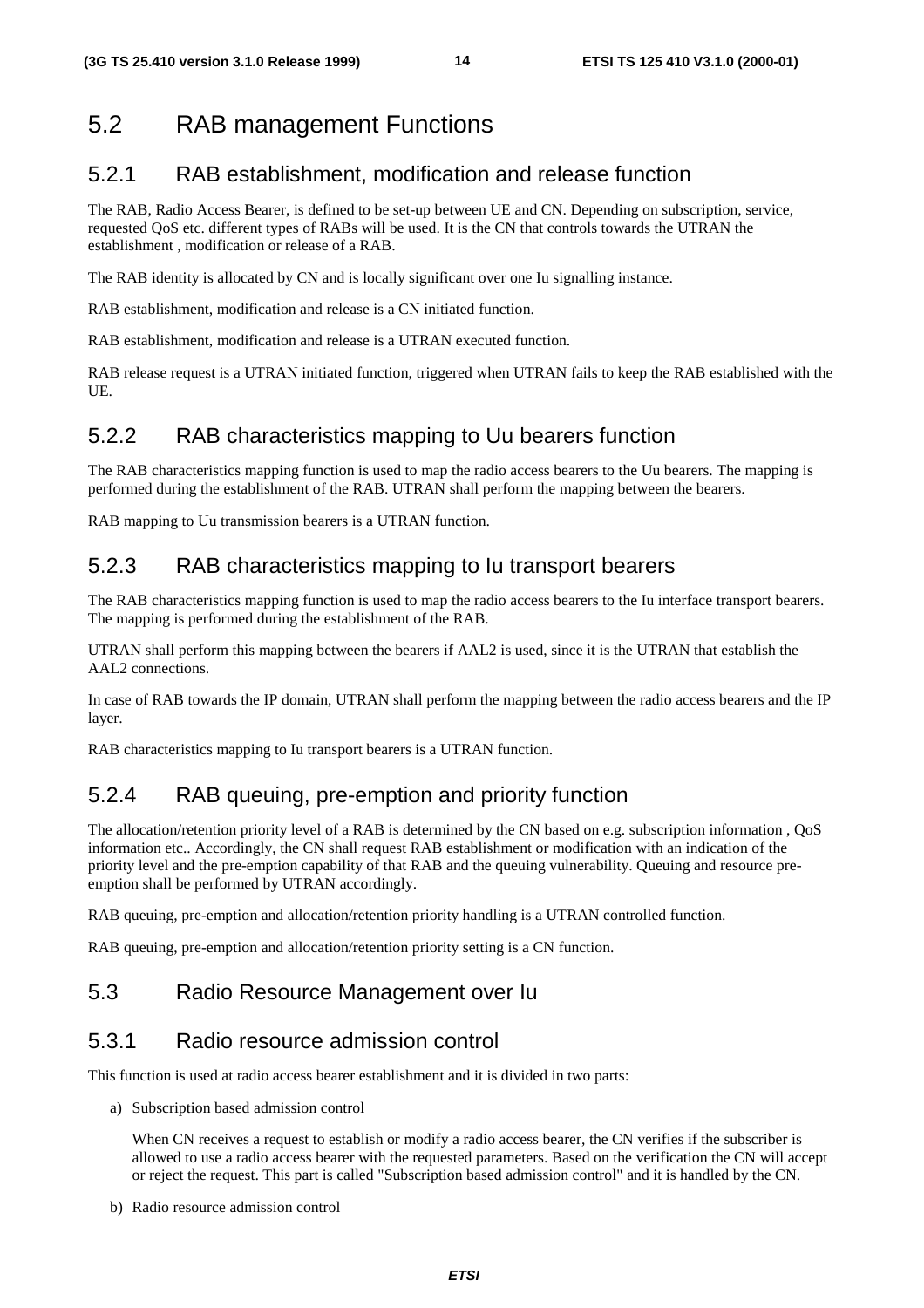When UTRAN receives a request to establish or modify a radio access bearer from the CN, the current radio resource situation is analysed and the admission control either accepts or rejects the request. This part is called "Radio resource admission control" and it handled by the UTRAN. If the request is queued, this part is handled by the RAB queuing, pre-emption and priority function.

Part b) is only performed if CN accept the request to establish a radio access bearer

#### 5.3.2 Broadcast information management

This function consists in the broadcast from network toward UE of some information in the coverage area of the whole network or different parts of the network.

There are two kinds of Broadcast information management. UTRAN broadcast information and CN broadcast information management. All UTRAN broadcast information management shall be be handled locally within UTRAN. All CN related broadcast information is controlled by CN. UTRAN executes the broadcast of CN information.

### 5.4 Iu link Management functions

### 5.4.1 Iu Signalling Link Management function

The Iu signalling link management function provides a reliable transfer of the radio network signalling between UTRAN and CN. Both CN and UTRAN manage the function.

This function is in particular responsible for Iu signalling connection establishment, which can be established either by the CN or the RNC and for Iu signalling connection release, which is controlled by CN possibly upon UTRAN request.

### 5.4.2 ATM Virtual Connection Management function

This function refers to handling of ATM Virtual Connections (VCs) between CN and UTRAN.

This function shall be used to establish, maintain and release the ATM VCs. For permanent VCs, it is regarded to be an O&M function.

This function also includes the selection of a Virtual Circuit to be used for a particular RAB. The selection of ATM VC upon an Iu radio access bearer service request, shall be done by UTRAN. The selected VC shall fulfil the requirements of the request. The VC may consist of several sublinks: such as SCCP connections, AAL2 connections or IP flows.

### 5.4.3 AAL2 connection establish and release function

This function is used to establish and release the AAL type 2 connections between CN and UTRAN upon an Iu radio access bearer service request. Both UTRAN and CN are taking part in the establishment of AAL2 connection. UTRAN shall initiate both establishment and release of AAL2 connections. The use of AAL2 for Iu transmission bearers depends on type of CN.

### 5.4.4 AAL5 management function

AAL5 connections between CN and UTRAN shall be pre-configured at system initialisation. Basic configuration is PVCs. For user data, SVC is possible.

The AAL5 management is a function handled by both the CN and the UTRAN.

### 5.4.5 GTP-U tunnels management function

This function is used to establish and release GTP-U tunnels between CN and UTRAN upon a radio access bearer service request. This involves assigning a tunnel identifier for each direction and the creation of a context containing the tunnel information. The tunnel identifier for the downlink is allocated by the UTRAN, and the tunnel identifier for the uplink is allocated by the CN. Both CN and UTRAN should maintain the context. The use of GTP-U for Iu transport bearers depends on type of CN.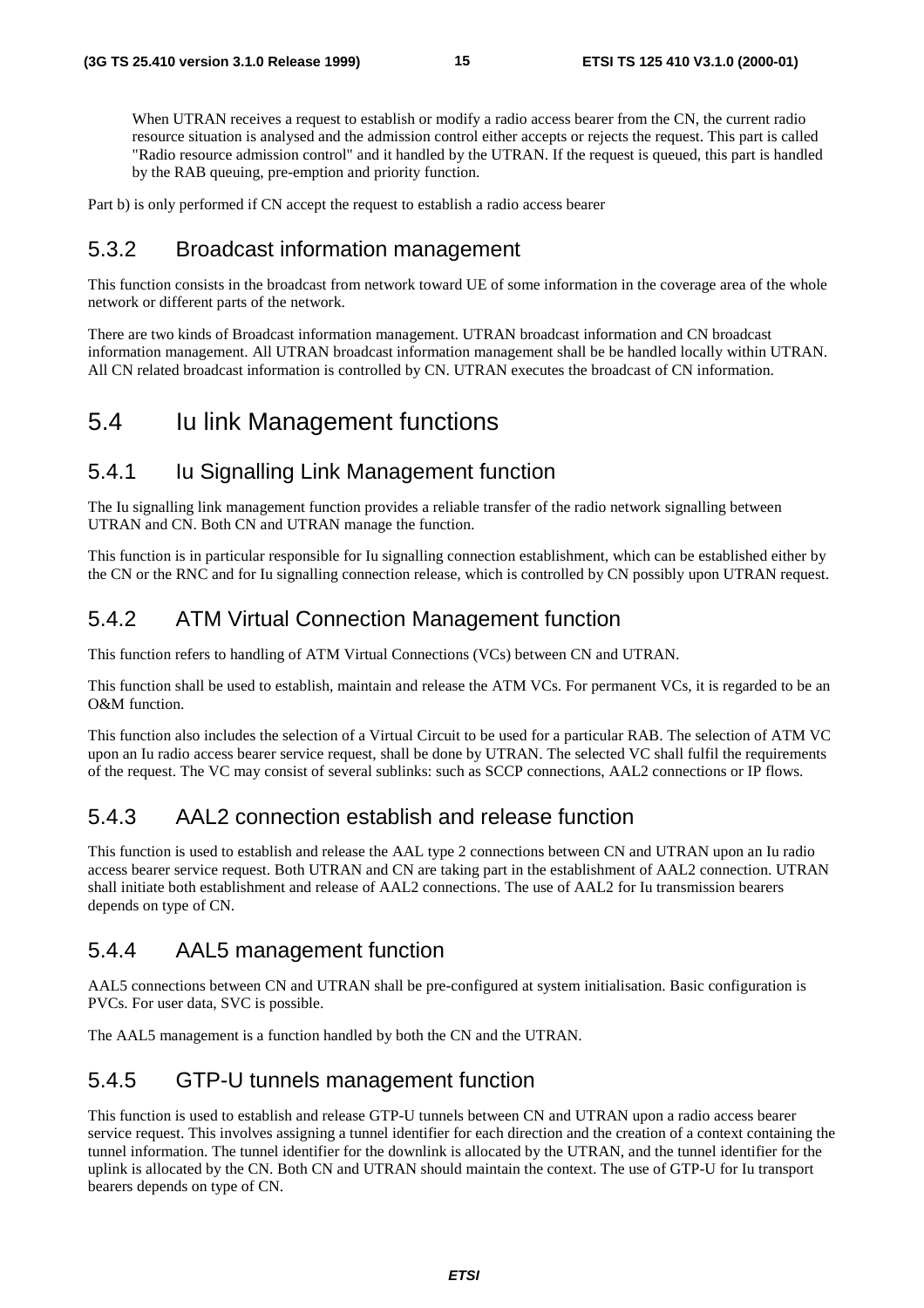#### 5.4.6 Buffer Management

Congestion control shall be performed over the Iu user plane using buffer management and no flow control.

This function includes buffers to store received packet data units that at reception can not be processed due to e.g. congestion. In UTRAN, there must be a buffer management function handling received packets from the peer CN node.

The used mechanism is not in the scope of this document and not relevant to be standardised.

Buffer management is a UTRAN function.

### 5.5 Iu U-plane (RNL)Management Functions

#### 5.5.1 Iu U-plane frame protocol mode selection function

The Iu UP in the Radio Network Layer provides modes of operation that can be activated on RAB basis. For a given RAB, the Iu UP operates either in a Transparent or in Support mode. Iu U-plane frame protocol mode is selected by the  $\Gamma$ 

This function is a CN function.

#### 5.5.2 Iu U-plane frame protocol initialisation

Iu U-plane frame protocol is initialised by the UTRAN.

### 5.6 Mobility Management Functions

#### 5.6.1 Location information update function

Some functionality within the CN, needs information about the present location of active UE, i.e. UE with established signalling connection. The Location information update function is used to transfer this information from the UTRAN to the CN. It is the UTRAN responsibility to send this information initially at the signalling connection establishment for an UE and at any change of the UE location as long as the signalling connection exists. For this function, the location information shall be at Location and Routing Area level.

### 5.6.2 Handover and Relocation functions

#### 5.6.2.1 Inter RNC hard HO function, Iur not used or not available

This functionality includes procedures for handover from one RNC to other RNC when Iur interface is not used or is not available, i.e. soft handover is not possible. The connection is switched in the CN, so both UTRAN and CN are involved. Both intra and inter CN entity cases are applicable.

#### 5.6.2.2 Serving RNS Relocation function

This functionality allows moving the Serving RNS functionality from one RNC to an other RNC, e.g. closer to where the UE has moved during the communication. The Serving RNS Relocation procedure may be applied when active cell management functionality has created a suitable situation for it. Both UTRAN and CN are involved.

#### 5.6.2.3 Inter system Handover (e.g. GSM-UMTS) function

Inter system handover is performed when a mobile hands over between cells belonging to different systems such as GSM and UMTS. This may imply also a change of radio access type. For intersystem handover between UMTS and GSM, the GSM procedures are used with the GSM network. Both UTRAN and CN are involved.

NOTE: The GSM BSSMAP procedures are outside the scope of this specification.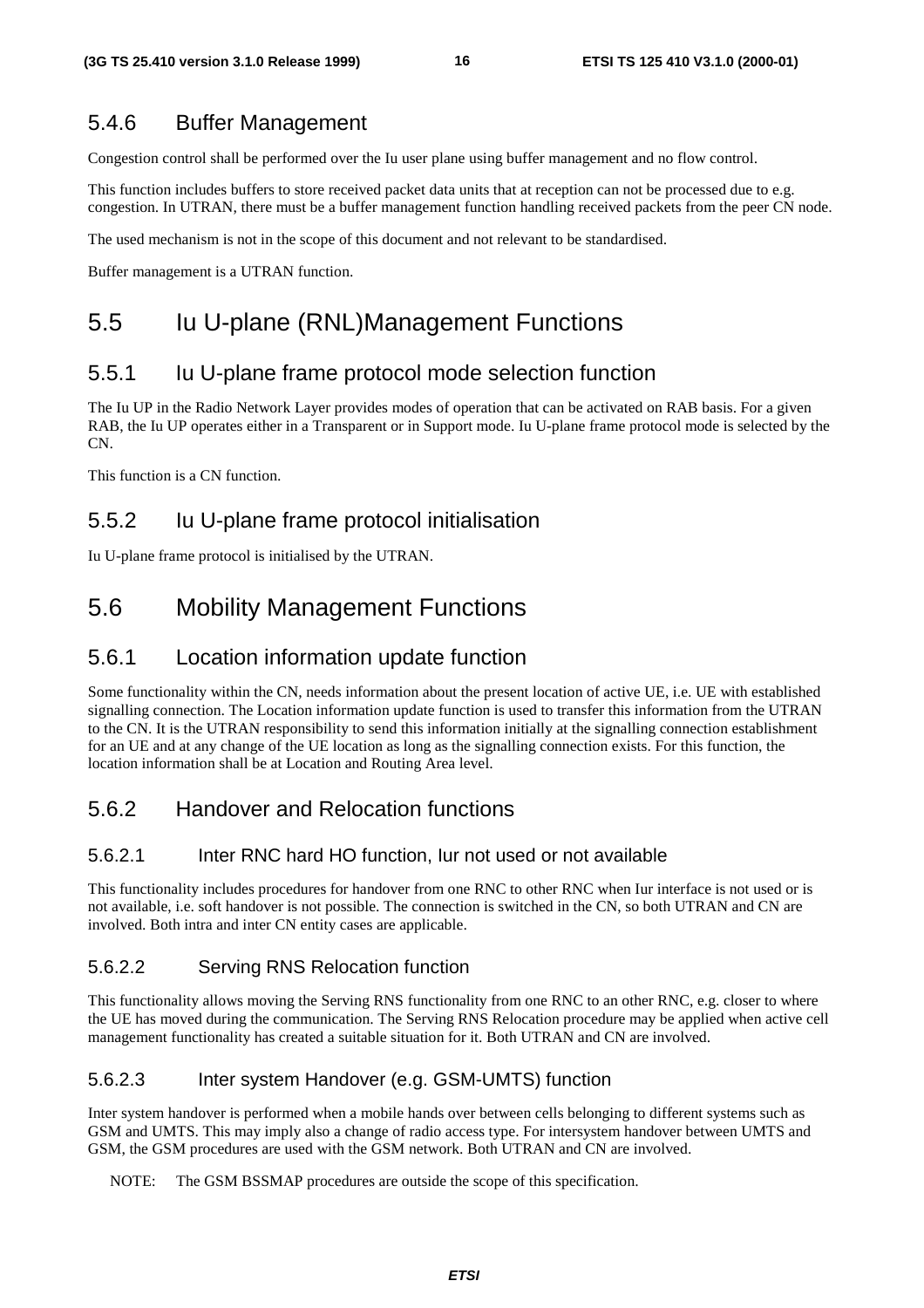### 5.6.3 Paging Triggering

The Core Network shall, when considered necessary, trigger the Location/Routing/RNC Area paging in the UTRAN system.

### 5.7 Security Functions

#### 5.7.1 Data Confidentiality

#### 5.7.1.1 Radio interface ciphering function

The radio interface shall be ciphered upon request of the Core Network. Both Signalling and user data may be subject to ciphering. The ciphering shall be done within UTRAN.

#### 5.7.1.2 Ciphering key management function

The ciphering key and the permitted algorithm shall be supplied by the CN. UTRAN selects the used algorithm.

### 5.7.2 Data integrity

#### 5.7.2.1 Integrity checking

The purpose of the integrity check is to make sure that the signalling continues between the same elements as by authentication. The integrity check shall be done within the UTRAN.

#### 5.7.2.2 Integrity key management

The integrity key and the permitted algorithm shall be supplied by the CN. UTRAN selects the used algorithm.

### 5.8 Service and Network Access Functions

### 5.8.1 Core Network signalling data transfer function

The NAS CN signalling data such as Call Control (CC), Session Management (SM), Mobility Management (MM), Short Message Services Point to Point and Supplementary Services (SS) shall be transparently conveyed over the Iu interface. The signalling information shall be conveyed transparently over the same Iu interface channel that is used for the UTRAN-CN signalling.

### 5.8.2 Data Volume Reporting

The data volume reporting function is used to report the volume of unacknowledged data to the CN. The function shall be in the UTRAN and is triggered from the CN.

### 5.8.3 UE Tracing

This feature allows tracing of various events related to the UE and its activities. This is an O&M functionality.

### 5.8.4 Location reporting function

The positioning function performs the determination of the geographical position for an UE. The location reporting function transfer the positioning information between the UTRAN and the CN according to CN commands. This function involves UTRAN and CN.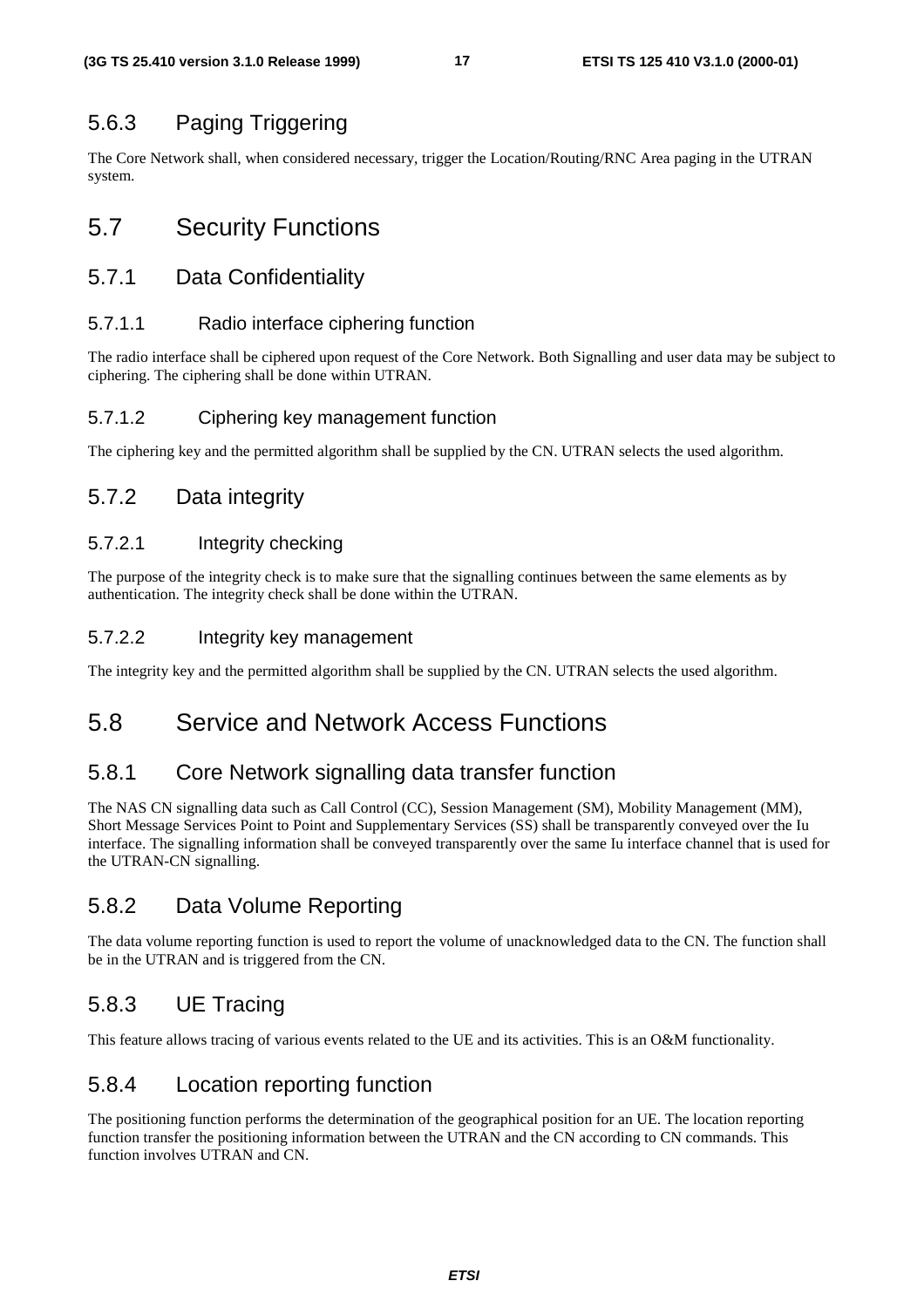## 5.9 Co-ordination Functions

### 5.9.1 Paging Co-ordination function

The two CN domain architecture implies need for a page co-ordination, i.e. handling of page triggered by one CN node when UE has a signalling connection to the other CN node. The paging co-ordination is performed by UTRAN and/or optionally by CN. The Common ID is used for UTRAN paging co-ordination. The CN provides the UTRAN with the Common ID.

The paging co-ordination is a UTRAN function. Optionally the paging co-ordination may be performed in the CN.

## 6 I<sub>u</sub> Interface Protocol Structure

### 6.1 General

The Radio Network signalling over Iu consists of the Radio Access Network Application Part (RANAP). The RANAP protocol consists of mechanisms to handle all procedures between the CN and UTRAN. It is also capable of conveying messages transparently between the CN and the UE without interpretation or processing by the UTRAN.

Over the Iu interface the RANAP protocol is, e.g. used for:

- Facilitate a set of general UTRAN procedures from the Core Network such as paging -notification as defined by the notification SAP in [3].
- Separate each User Equipment (UE) on the protocol level for mobile specific signalling management as defined by the dedicated SAP in [3].
- Transfer of transparent non-access signalling as defined in the dedicated SAP in [3].
- Request of various types of UTRAN Radio Access Bearers through the dedicated SAP in [3].
- Perform the SRNS Relocation function.

The Radio Access Bearers are provided by the Access Stratum.

## $62 \text{ Hz}$

Figure 6.1 shows the protocol structure for Iu-CS, following the structure described in [1].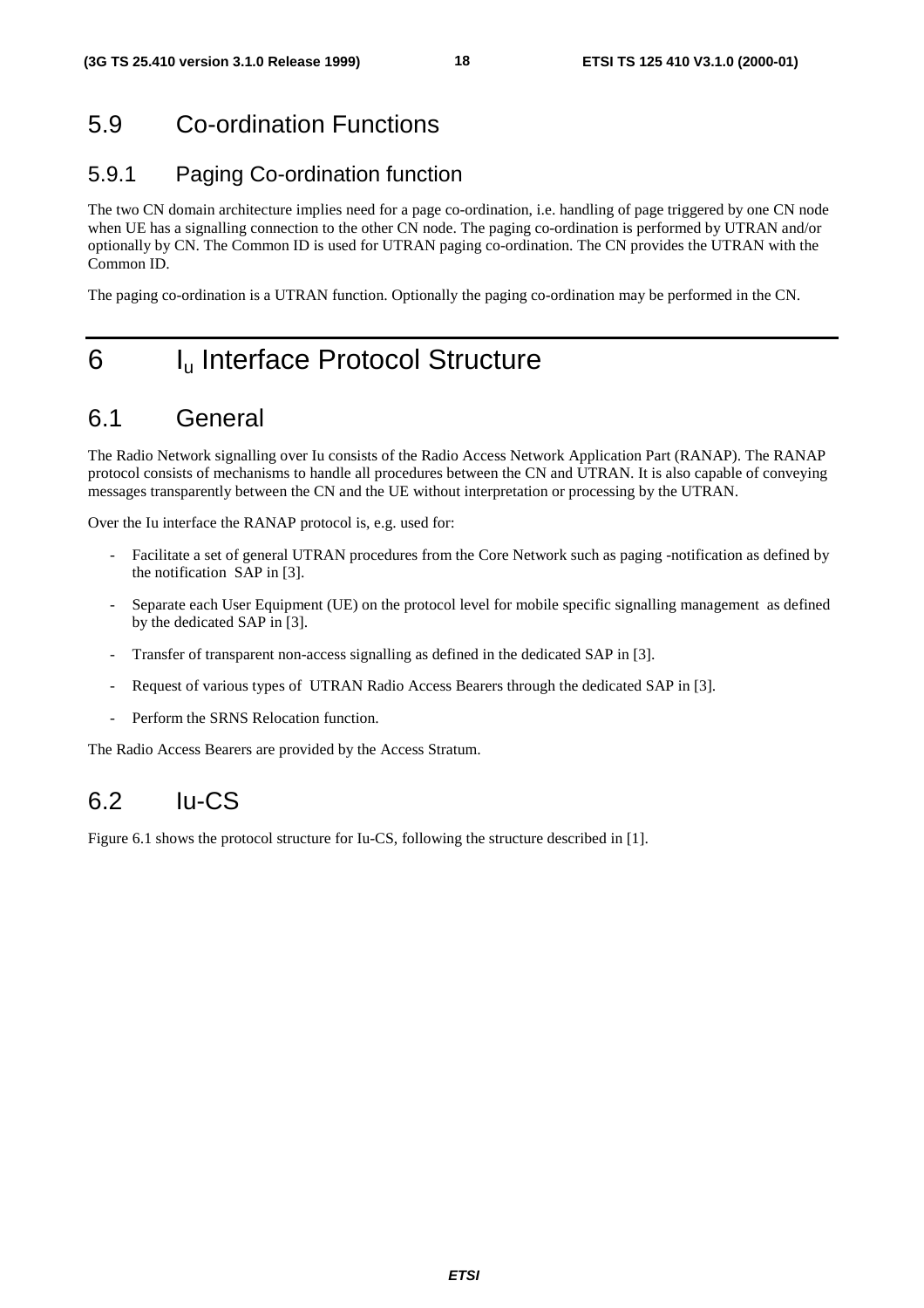

**Figure 6.1: Iu –Interface Protocol Structure towards CS Domain**

## 6.3 Iu-PS

Figure 6.2 shows the protocol structure for Iu-PS, following the structure described in [1].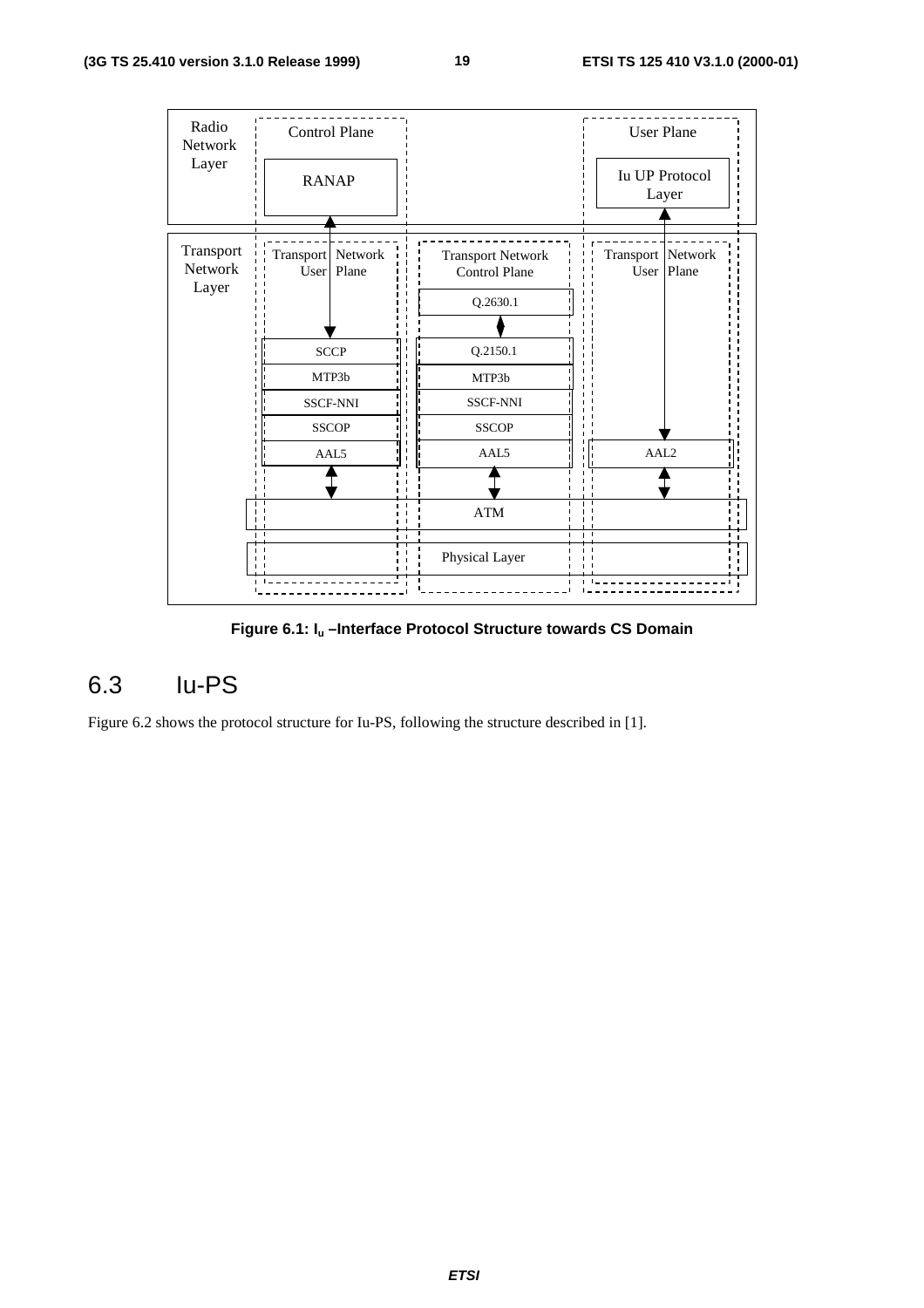

**Figure 6.2: Iu Interface Protocol Structure towards PS Domain**

## 7 Other I<sub>u</sub> Interface Specifications

## 7.1 UTRAN Iu Interface: Layer 1 (UMTS 25.411)

UMTS 25.411 [4] specifies the range of physical layer technologies that may be used to support the Iu interface.

## 7.2 UTRAN Iu Interface: Signalling Transport (UMTS 25.412)

UMTS 25.412 [5] specifies the signalling bearers for the RANAP and transport network control plane protocols for both Iu-PS and Iu-CS.

## 7.3 UTRAN Iu Interface: RANAP Specification (UMTS 25.413)

UMTS 25.413 [6] specifies the RANAP protocol for radio network control plane signalling over the Iu interface.

## 7.4 UTRAN Iu Interface: Data Transport and Transport Signalling (UMTS 25.414)

UMTS 25.414 [7] specifies the transport bearers for the user plane of the Iu interface. It also specifies the protocol used to control these transport bearers.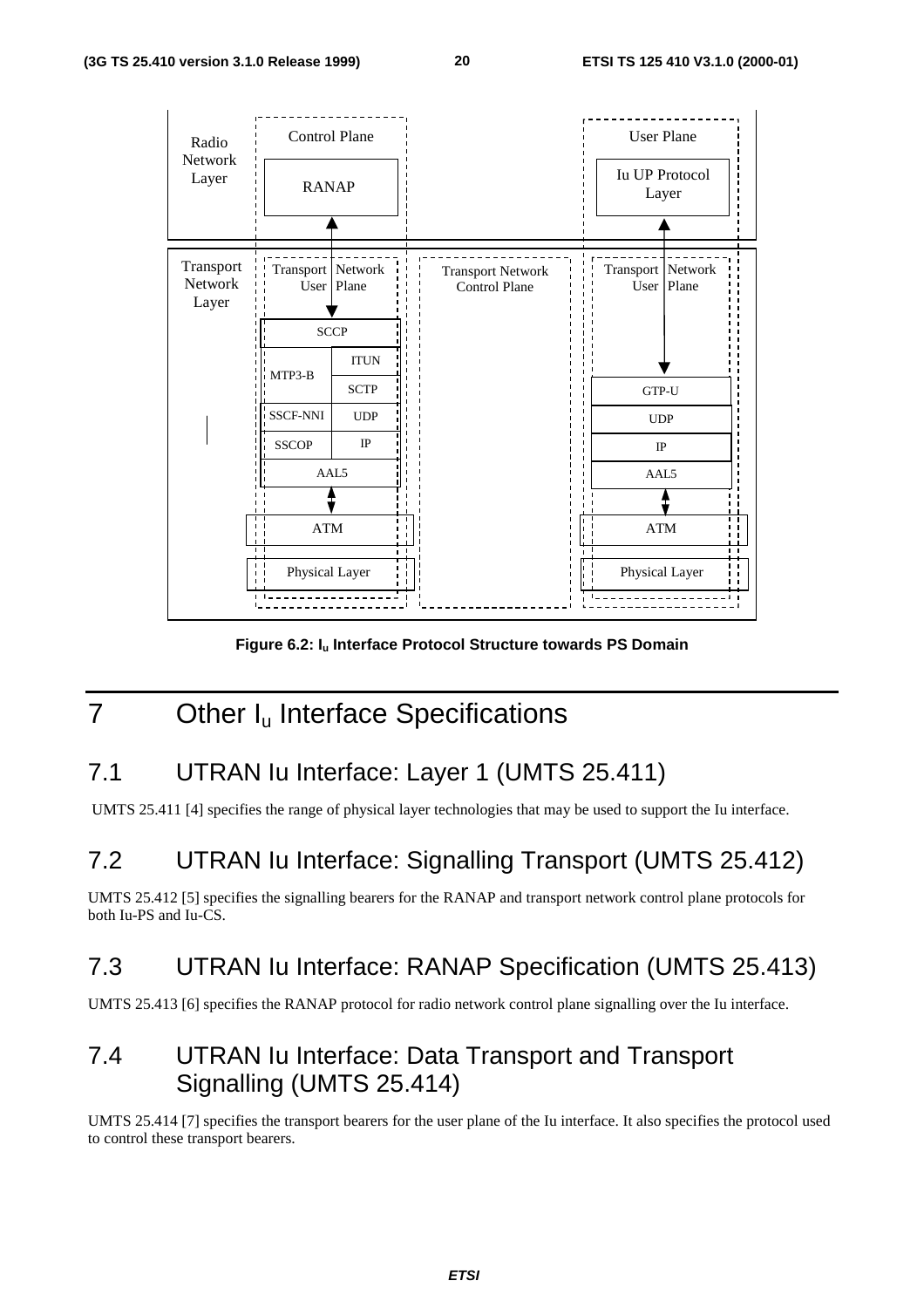## 7.5 UTRAN Iu Interface: CN-UTRAN User Plane Protocol (UMTS 25.415)

UMTS 25.415 [8] specifies the user plane frame handling protocol for the Iu interface.

## 7.6 Summary

The present document, UMTS 25.410, specifies the general aspects and principles of the Iu interface as a whole.

The relationship between the other technical specifications that define the UTRAN Iu interface is shown in figure 7.1.



**Figure 7.1: Summary of Iu Interface Specification Structure**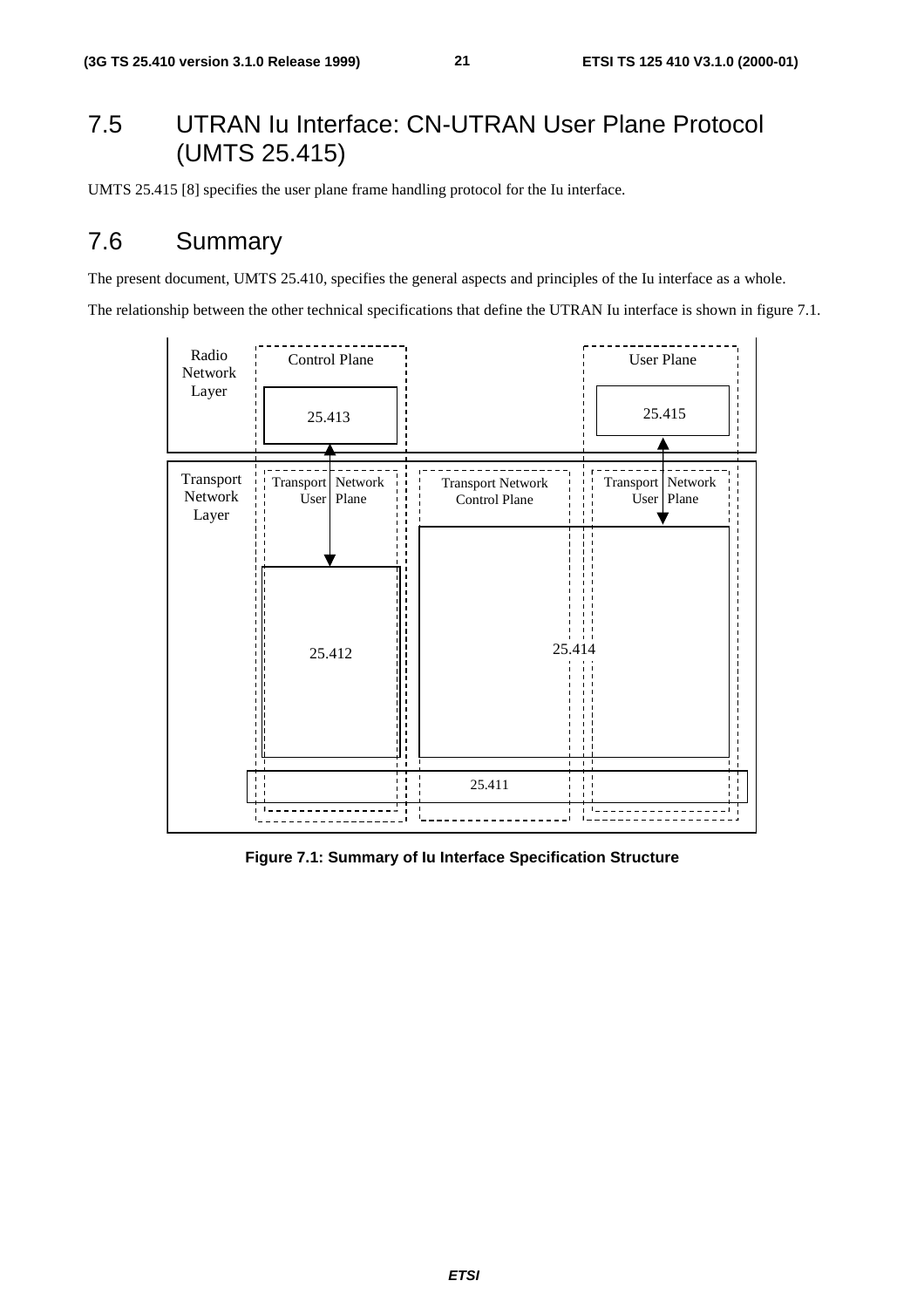## Annex A (informative): Change history

| <b>Change history</b> |                                                                                                                    |    |          |             |                                                        |  |
|-----------------------|--------------------------------------------------------------------------------------------------------------------|----|----------|-------------|--------------------------------------------------------|--|
| TSG RAN#              | Version                                                                                                            | СR | Tdoc RAN | New Version | Subject/Comment                                        |  |
| <b>RAN 05</b>         | $\overline{\phantom{0}}$                                                                                           | -  |          | 3.0.0       | Approved at TSG RAN #5 and placed under Change Control |  |
| <b>RAN 06</b>         | $\blacksquare$                                                                                                     | -  | RP-99740 | 3.1.0       | Approved at TSG RAN #6 and placed under Change Control |  |
| <b>RAN 06</b>         | $\overline{\phantom{0}}$                                                                                           | -  | RP-99741 | 3.1.0       | Approved at TSG RAN #6 and placed under Change Control |  |
| BT                    | Rapporteur for 25.410 is:<br><b>Richard Townend</b><br>Tel.: $+44$ 1473 605 429<br>$\text{Fax}$ : +44 1473 623 683 |    |          |             |                                                        |  |